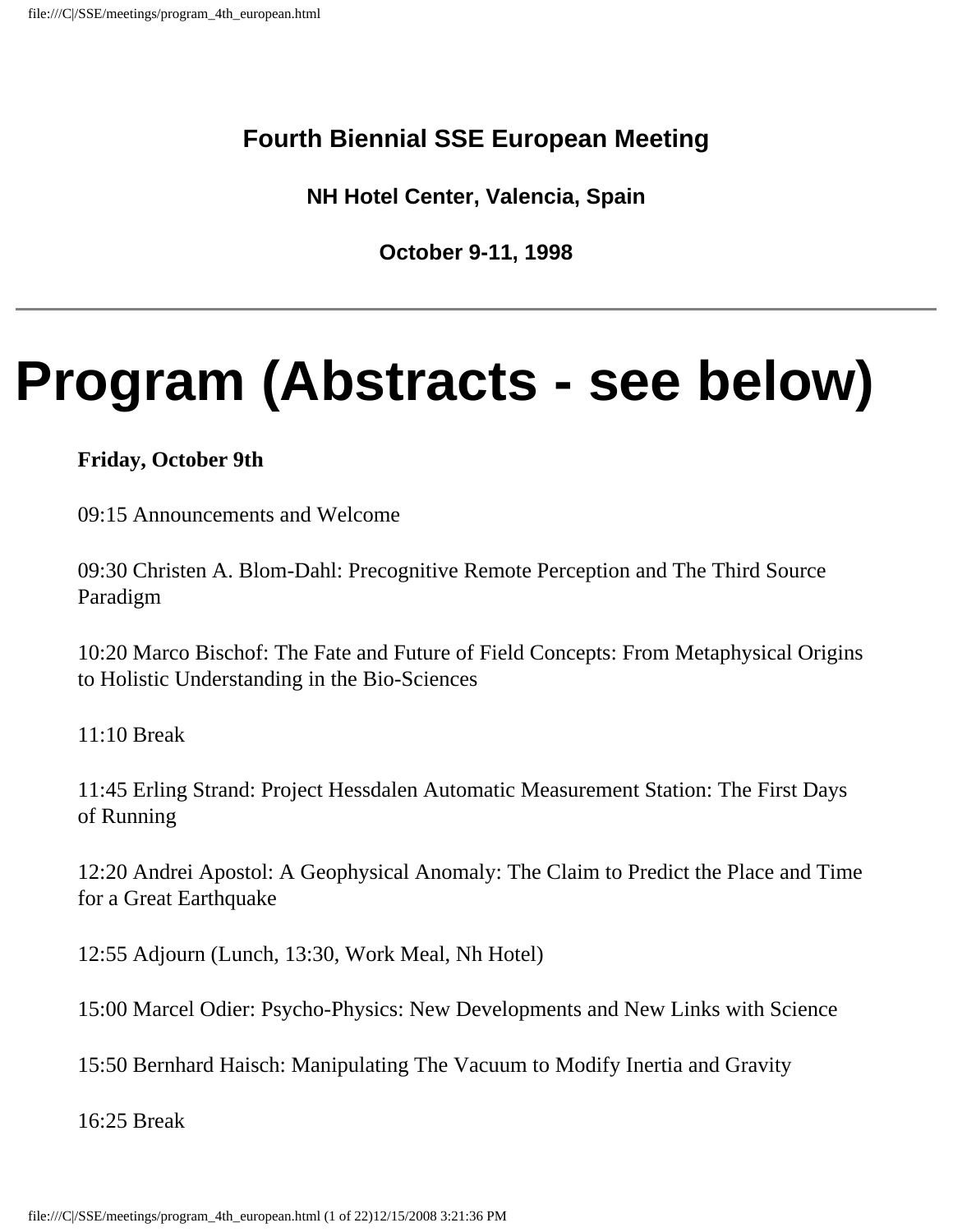17:00 John Gruzelier: A Working Model of the Neurophysiology of Hypnosis

17:50 Naoko Maeda: Invitation to Precognitive Dreaming

18:25 Adjourn

19:00 Young Investigators Seminar

#### **Saturday, October 10th**

09:15 Dieter Vaitl: Anomalous Effects During Richard Wagner's Operas

10:05 Robert G. Jahn and Brenda J. Dunne: Two Decades of PEAR

10:40 Fotini Pallikari and Emil Boller: The Fractal Character of Pk-Rng Data

11:15 Break

11:45 Dick Bierman: Anomalous Aspects of Intuition

12:35 Deborah L. Delanoy: Anomalous Interpersonal Interactions: Intentionality and Psychophysiology

13:25 Adjourn (Lunch, 13:30, Work Meal, Nh Hotel)

15:00 Anne Dambricourt Malasse: New Views of Hominization

15:50 Christine Hardy: Semantic Fields and Mental Processes

16:25 Break

17:00 David Lorimer: Scientific Orthodoxy and the Challenge of Revolutionary Ideas

17:50 Ezio M. Insinna: Catalytic Signaling in Proteins: Ultimate Particles of Consciousness?

18:20 Adjourn

#### **Sunday, October 11th**

09:15 Harald C. Gaier: Sustainable Empirical Medicine within the European Union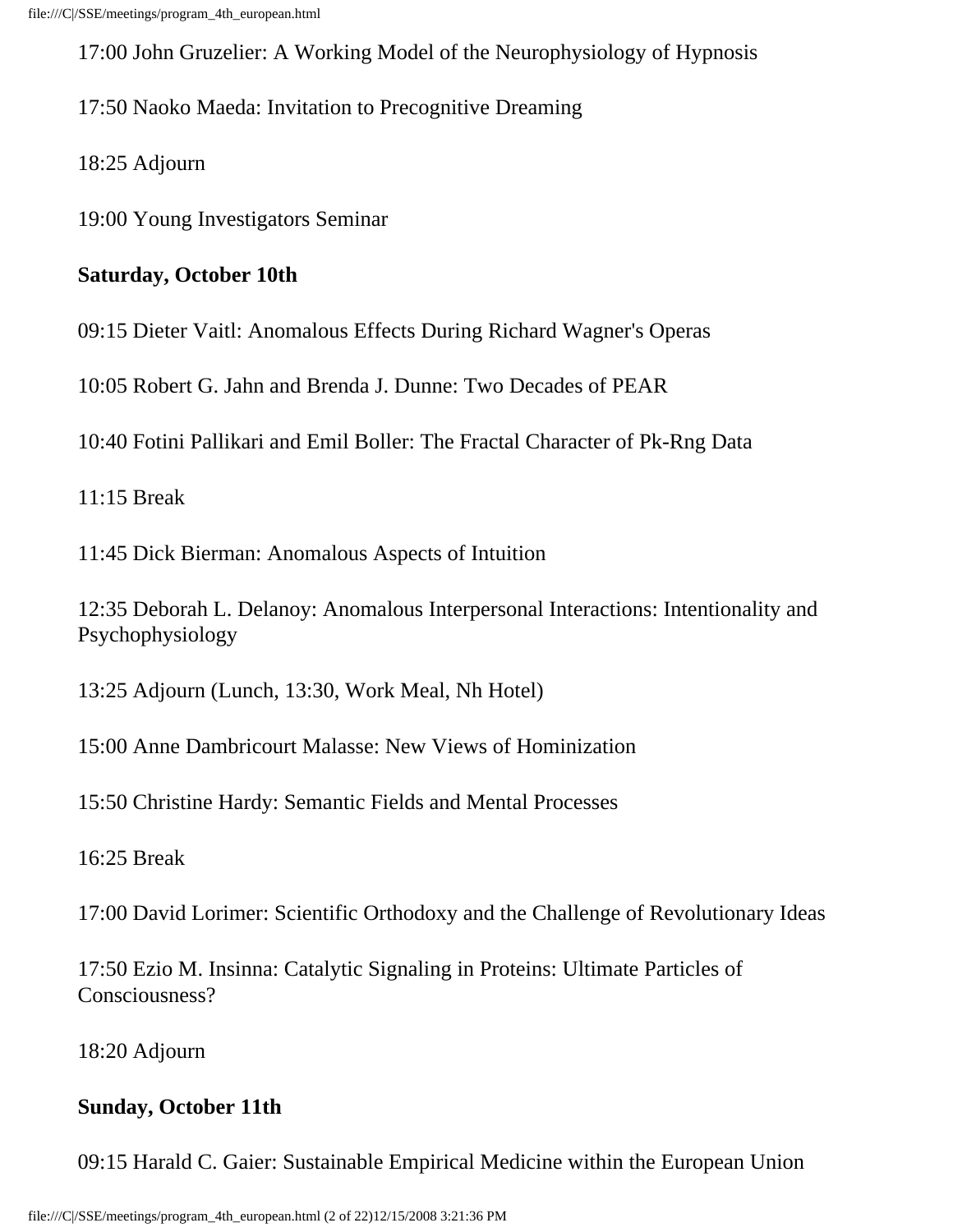10:05 Harald Walach: Magic Of Signs: A Nonlocal Interpretation of Homeopathy

#### 10:55 Break

11:25 Vicente-Juan Ballester Olmos: (1) UFO Declassification: The Spanish Model (2) The Anomaly Foundation: A Novel Initiative for UFO Research

12:10 V. Milian, R. Ranchis, G. Verdu, J.L. Munoz-Cobo, G. Baeza, P. Kot: Anomalies In Radioactive Decay Rates and Temperature Measurements Inside A Modified Faraday Cage

12:45 Peter Fenwick: The Interconnectedness of Mind

13:35 Adjourn for travel to La Albufera,

14:30 Banquet

SSE Business Meeting: Scheduled as Needed.

# **Society for Scientific Exploration 4th Annual European Meeting Abstracts**

# **Precognitive Remote Perception and The Third Source Paradigm**

#### **Christen A. Blom-Dahl Valencia, Spain**

I have mainly concentrated my research on the Swedish 18th century citizen, Emanuel Swedenborg, whose brilliant scientific career came to a sudden halt when a peculiar crisis turned him into a prophet and spirit-seer in 1744. Attempts have been made at defining his case as an instance of paranoia, paraphrenia, left hemisphere focal epilepsy, and so on. This was a line of diagnosis I fully shared until a startling discovery made me realize, in the spring of 1973, that the "wisdom from heaven" he had thenceforth penned down is, at any rate, TRUE wisdom however debatable its origin might be.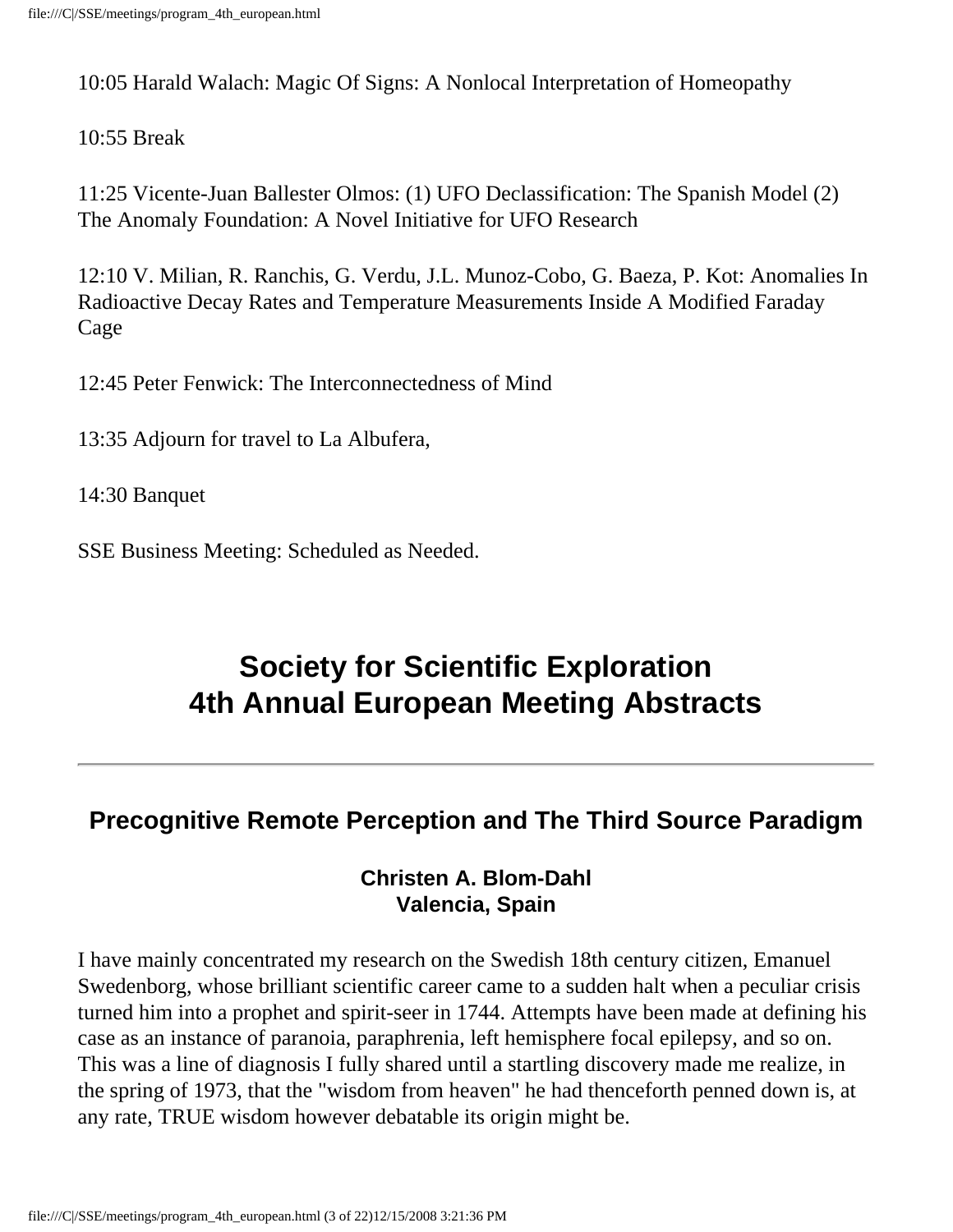Ample and solid proof has been obtained, showing that whilst his scientific pre-crisis theories are trivial or erroneous, their post-crisis counterparts coincide prodigiously with present day's standards of knowledge. On closer examination of the ways and means through which he anticipated discoveries that were to take place two centuries later, the existence of a Source endowed with the sharpest rational powers has become a major corollary of my research. This is in crass confrontation with general observations so far, where the prevalence of ambiance factors, aesthetic or non-analytical details, impressionistic material, and so on; or in other words, a greater involvement of the brain's lymbic system rather than of its rational or cortical capacities, is generally being reported in modern precognitive perception experiments.

Just as the difference of 43 arcseconds perihelion precession of Mercury's orbit in relation to Newtonian mechanics turned out to be a cornerstone of the theory of general relativity, the rational element in Swedenborg's case may point towards some paradigm shift in current anomalous phenomena research, and suggest new ways of conducting experiments in this field.

# **The Fate and Future of Field Concepts: From Metaphysical Origins To Holistic Understanding In The Biosciences**

## **Marco Bischof International Institute of Biophysics, Neuss, Germany**

Field and continuum theories probably are much older and have been more widespread in human history than particle / discrete theories. This is even more so, if we not only include theories of physical reality, but also field theories of consciousness and human constitution. A short outline will be given of how physical field theories, like all concepts of physics, have their origin in metaphysical concepts referring not only to physical reality separated from consciousness, but to a unified reality with multiple levels. Field and particle theories are rooted in complementary modes of human self- and worldexperience, the latter in the compact and dense condition typical of modern Western man. In the present situation, the field approach certainly is more useful and necessary, as a complementary, unifying concept for the integration of our fragmented world-view and knowledge. In physics, the field concept has dominated many of the developments of this century, although it seems this has had a limited impact on other scientific disciplines and on general consciousness. In biology, field theories have played a central role up to the 1950's when they were eclipsed by the molecular approach still prevailing. Today, we observe a renewed interest in the field aspect of reality, not only in biology, but in many other fields. The development of electromagnetic theory and technology allows now to more clearly see the role e.m. fields play in living systems. Recent discoveries of field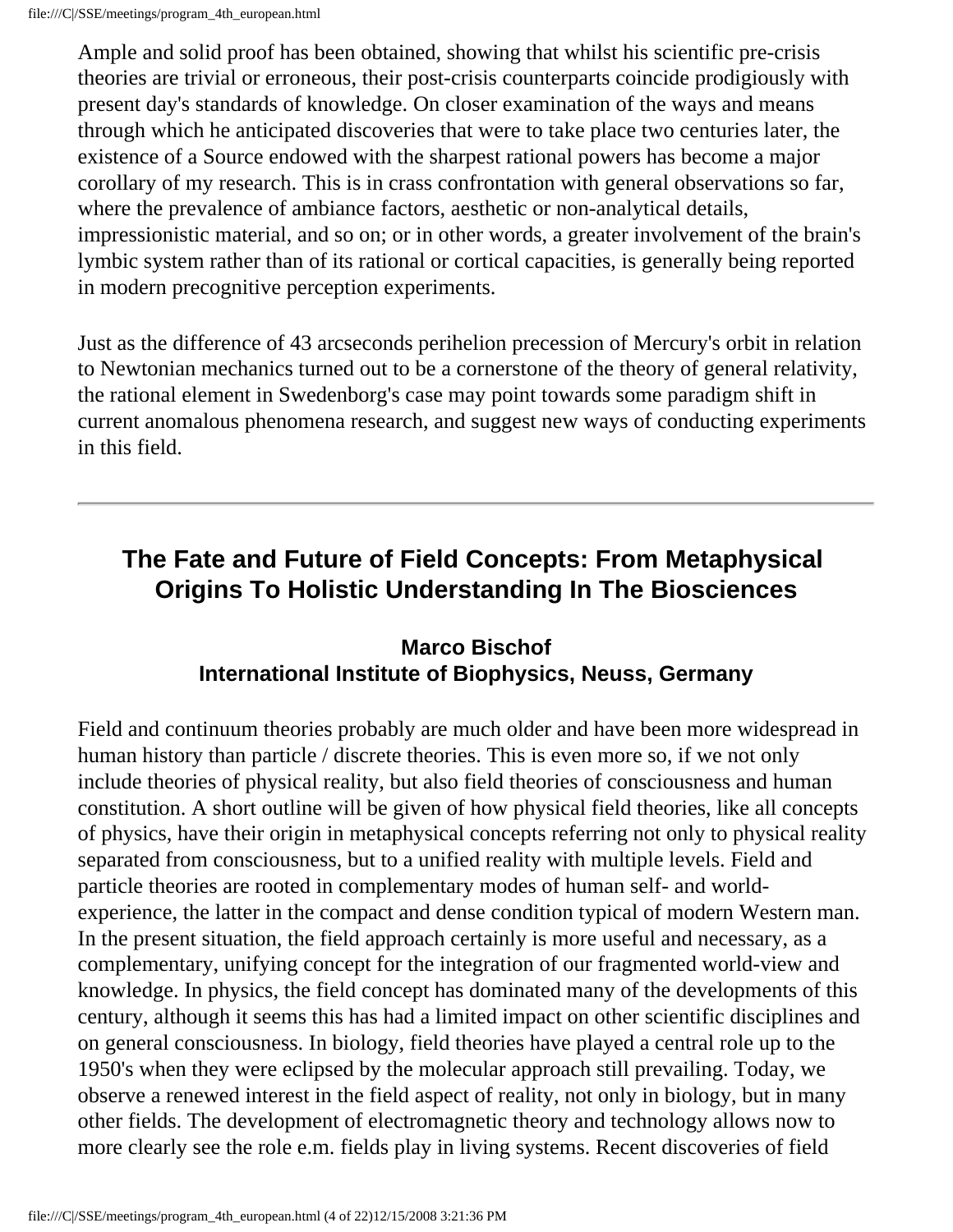effects in human interaction not ascribable to any of the known physical fields have raised the question if there may not be more fundamental fields of non-electromagnetic nature. Together with many other developments, this suggests the formulation of a unified field theory of consciousness, psychological states, and social interaction in terms of the human interaction with a fundamental, all-pervading field, which is here outlined. This field may not be observable itself, but various known and measurable effects may turn out to be manifestations of it. Such a theory may, more easily than conventional ones, bridge the present gap between physical/biological descriptions and psychological-subjective descriptions.

## **Project Hessdalen Automatic Measurement Station: The First Days of Running**

#### **Erling Strand Oestfold College, Sharpsburg, Norway**

The Hessdalen valley in Norway is a place with numerous UFO sightings. The biggest UFO-flap in that region lasted from the end of 1981 to 1984, with several sightings a week. Today there is on the order of 20 sightings a year. (JSE Vol.12 No.2 pp 193-195)

Project Hessdalen started in 1983 and two periods of field investigation were run, one in 1983 and one in 1984. The results from these were presented at the Second European SSE Meeting in Glasgow 1994, and can be found at: http://www.hiof.no/crulp/prosjekter/ hessdalen/html/ engelsk/hrapp.html

The Project Hessdalen team at Oestfold College in Norway have now developed an automatic measurement station. This station was described at the workshop at Pocantico Conference Center last autumn, and it was installed in Hessdalen the first week of August.

This first version of an automatic field station for detecting and recording UFOphenomena consist of: One wide angle black and white CCD camera, which is connected to a video-recorder and a Silicon Graphics computer. This computer starts (and stops) a video-recorder whenever there is "something" in the view of the camera. The picture which triggers the event is also sent to Project Hessdalen website at once. The computer analyzes pictures continuously with approximately 1 second between each. The station has also an 3-axis flux-gate magnetometer connected to another computer. These data is also sent to the website.

The presentation will describe how the station works and discuss the problems and possible improvement of the station.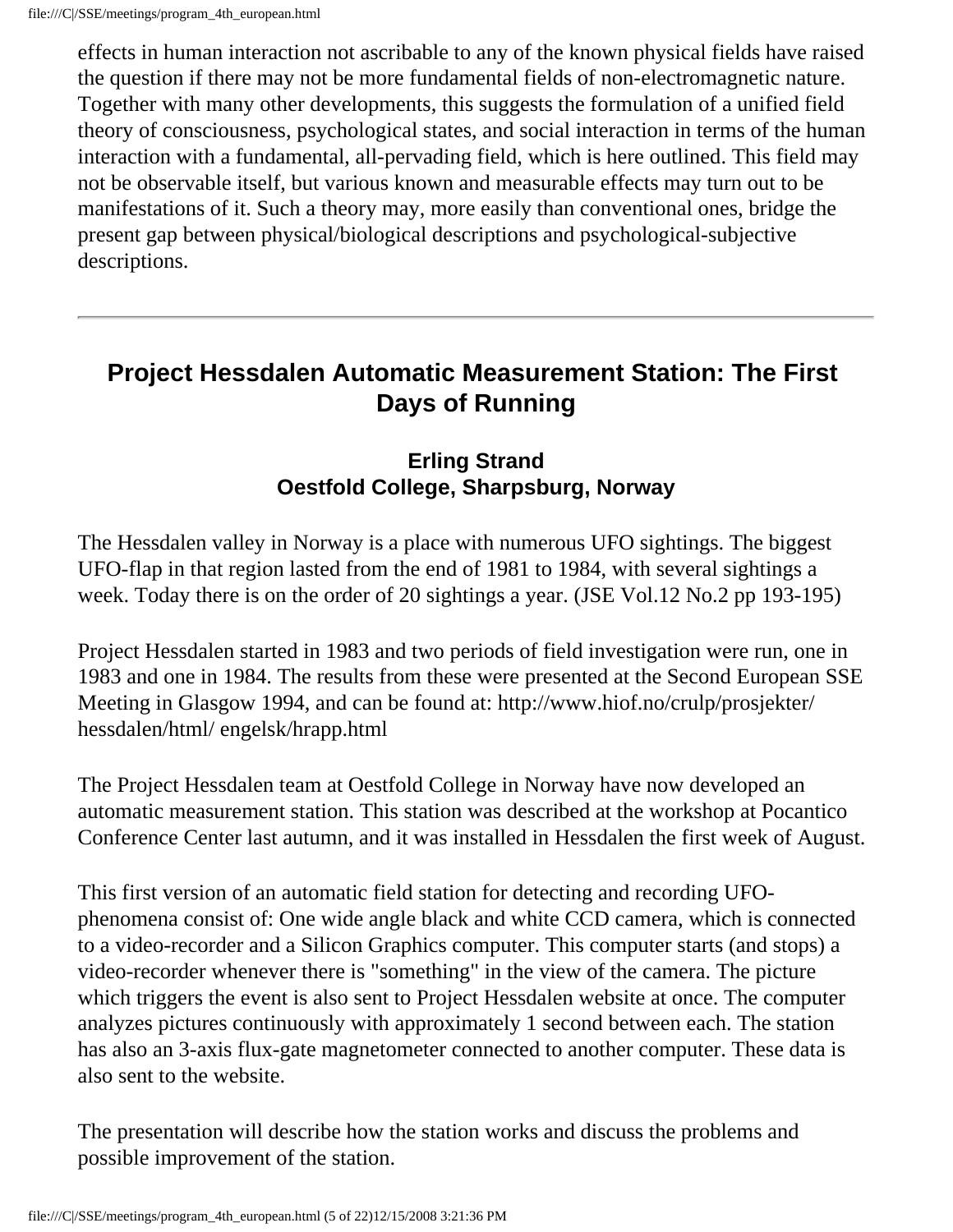# **A Geophysical Anomaly: The Claim to Predict the Place and Time for A Great Earthquake**

#### **Andrei Apostol Geophysicist Consultant, Elmhurst NY, USA**

Great earthquakes are regarded as events larger than Richter magnitude of 7.75. They occur about every 1-3 years some place along the seismically active areas of the planet. The geophysical community today regards a deterministic earthquake prediction as an illusion. This is in part because deterministic predictions of great earthquakes have been performed in the past, but without practical success. The idea of a deterministic prediction is based on empirical observations that at a certain time a certain area is already "locked in" for failure. There exist data that will be presented indicating that such a "locked in" area is situated in Chile at latitude 31.5 south and longitude 71.3 west and the time for failure is November 1998-February 1999.

## **Psycho-Physics: New Developments and New Links with Science**

#### **Marcel Odier Fondation Odier de Psycho-physique, Geneva, Switzerland**

The Odier Foundation for Psycho-physics was set up in 1992 by Marcel and Monique Odier. Marcel Odier, who has a degree in physics and a Ph.D. in mathematics, did not believe much in parapsychology, whereas Monique Odier, who was a natural-science teacher and had spent 30 years in black Africa, had a more realistic approach to so-called supernatural phenomena. It was then decided to use modern technology, i.e. computers, to study this area which is contested by most scientists.

Our first experiments involved telepathy and clairvoyance. Two computers linked by a cable or telephone line recorded the results. Random numbers between 1 and 5 appeared on the screen of the main computer, and the percipient had to perceive the correct numbers and enter them on his computer. Over 26,000 telepathy and clairvoyance tests were carried out with a particularly gifted subject, Saha Ali Akbari. The results leave no doubt about the existence of these phenomena. But the surprising conclusion was that successful perception depended greatly on distance. This is the opposite to what most researchers have found. Meta-analysis shows that the results reflected mainly the percipient's confidence in his ability. In clairvoyance, many tests were carried out with the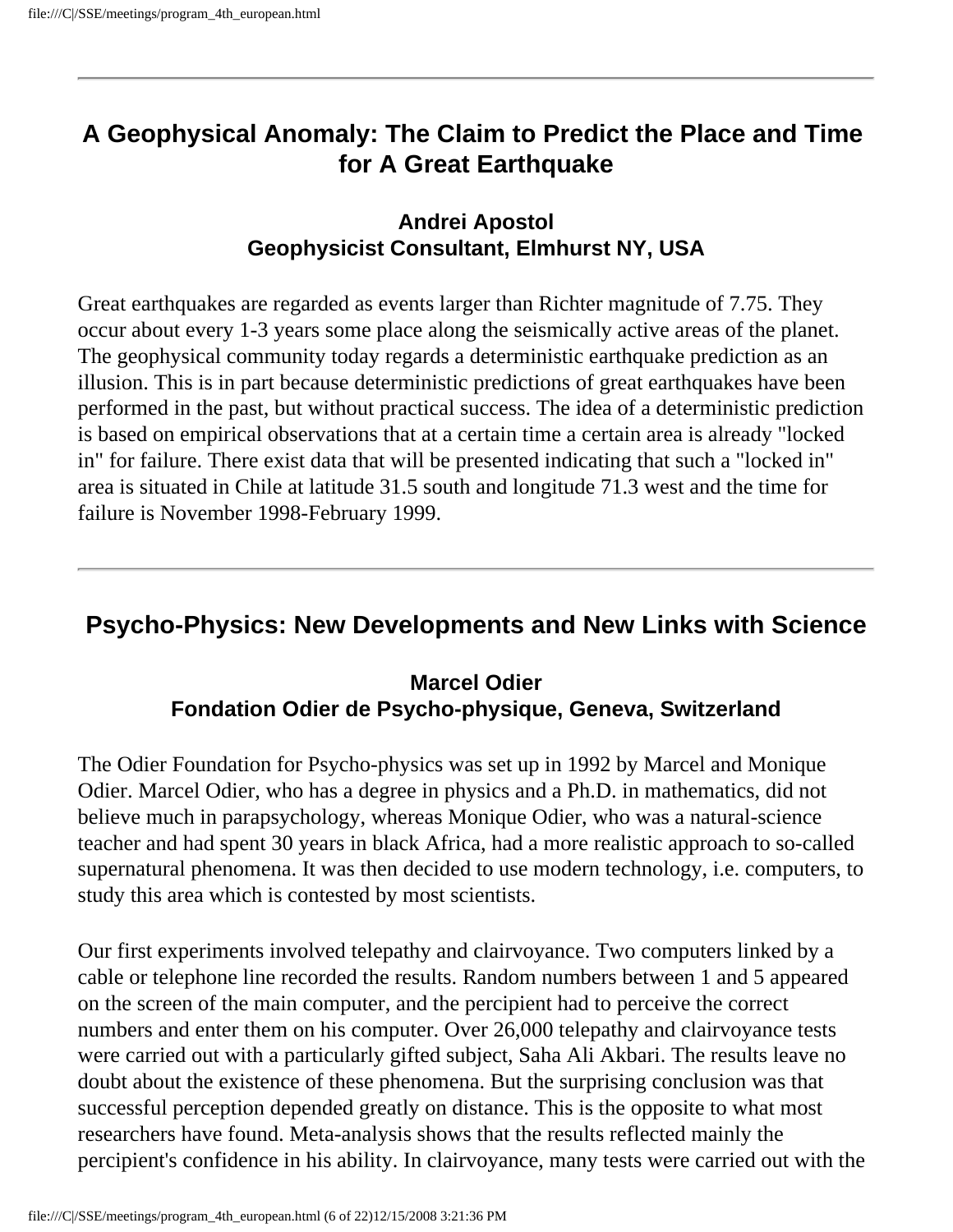main monitor turned off. The percipient had to guess numbers simply chosen at random by the computer. The results, which varied but were often significant, seem to indicate that clairvoyance may not imply viewing.

Dr. Peoc'h carried out numerous experiments for the Foundation with a Tychoscope ( a robot whose movements are determined by an RNG. He showed that animals can influence the Tychoscope's movements. The results were published in full detail in Bulletins 2 and 3 of the Foundation. We then moved to plants, to test their possible ability to influence an RNG. The RNG regulated the frequency and amount of light the plants received. Out of around 60 experiments, 4 showed a very significant decline in the amount of light during flowering. In no case was there a substantial increase. A professor in plant biology informed us that flowering transforms plants and speeds up their aging process. Are plants trying, like human beings, to live longer?

At present, we have interesting contacts with some university departments. The Applied Physics Department in Geneva University is preparing an experiment thought up by our physicist colleague Dr. Suarez, in order to test some interpretations of quantum theory. This experiment could perhaps determine whether or not the transmission of information requires a form of energy, an area of particular interest to us. Furthermore, we have an agreement with the Lausanne University Hospital, which has a new 64-sensor Neuroscan , to examine the functioning of ESP subjects' brains. If the results show a distinctive functioning for these subjects, and the first ones are encouraging, it would provide additional proof that phenomena rejected by science at present do exist.

## **Manipulating The Vacuum To Modify Inertia and Gravity**

#### **Bernhard Haisch Solar and Astrophysics Laboratory Lockheed Martin, Palo Alto CA, USA**

Among future possibilities discussed at two recent NASA advanced concept workshops were: energy extraction from the vacuum, force generation from the zero-point field as a basis for propulsion, and inertia and gravity modification. How solid is the basis for such ideas? A new theory has been published showing that Newton's equation of motion, F=ma (or its four-vector covariant equivalent), heretofore regarded as an axiom of physics, can be derived from Maxwell's equations as applied to the zero-point field of the quantum vacuum. If correct, the inertia of matter is an electromagnetic phenomenon implying that it may be susceptible to manipulation and modification. The principle of equivalence implies that gravitation would then have a similar electromagnetic basis, an idea implicit in a 1968 conjecture by Sakharov. Some seemingly impossible concepts are beginning to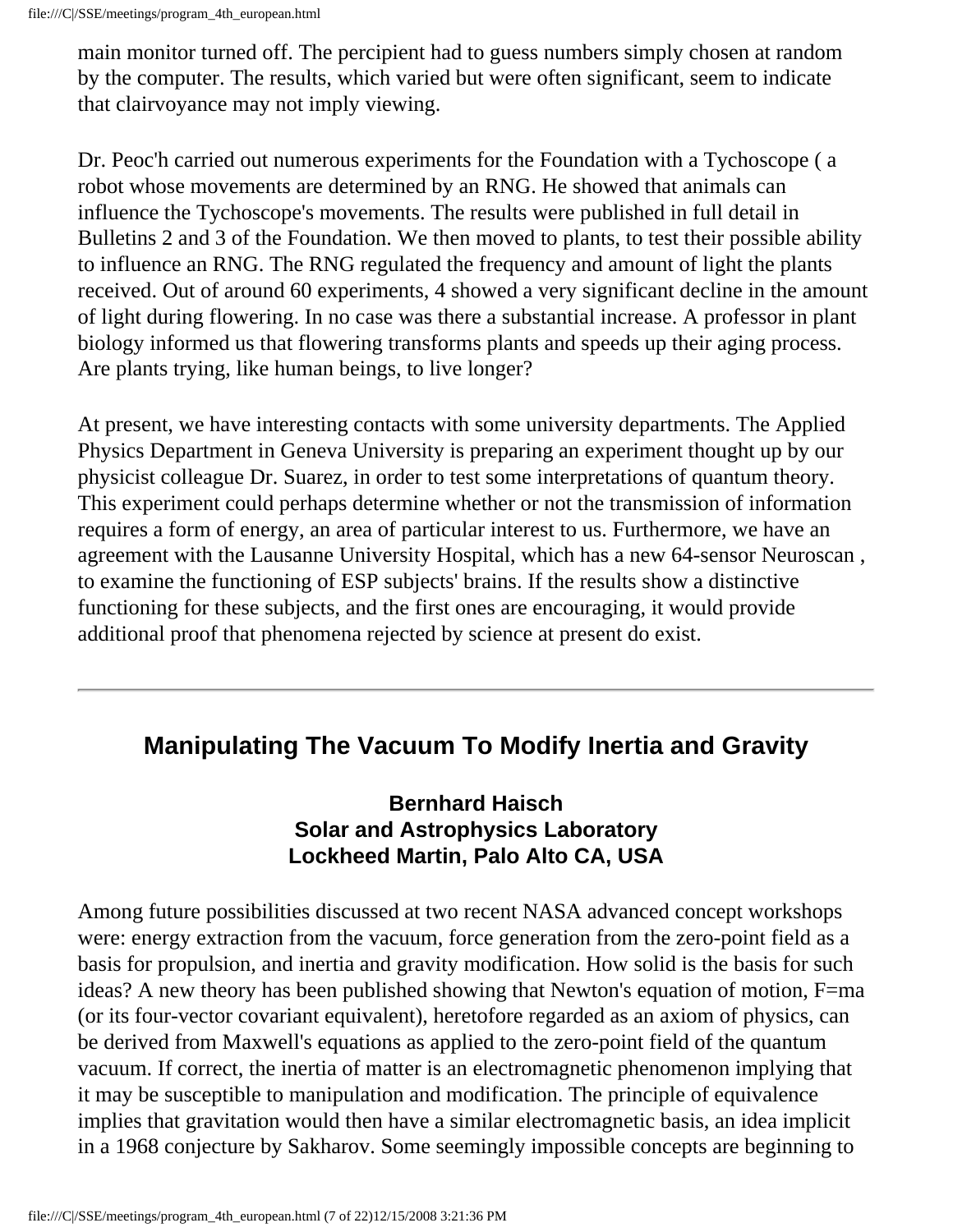look theoretically possible at least in principle.

# **A Working Model of The Neurophysiology of Hypnosis**

#### **John Gruzelier Department Behavioural and Cognitive Sciences Imperial College School of Medicine, London, UK**

Neuropsychophysiological evidence is reviewed testing a three-stage, top down working model of the traditional hypnotic relaxation induction involving: 1) a thalamocortical attentional network engaging a left frontolimbic focussed attention control system underpinning sensory fixation and concentration on the induction; 2) instatement of frontolimbic inhibitory systems through suggestions of tiredness at fixation and relaxation whereby anterior executive functions are suspended and directed by the induction; 3) engagement of right-sided temporoposterior functions through passive imagery and dreaming. A selectivity of action in high susceptibles was a hallmark of the studies. Increased Stroop interference coincided with maintenance of error detection and abolition of error evaluation potentials, interpreted as dissociation of cognitive and affective executive systems of the anterior cingulate. Verbal, category and design fluency tasks were dissociated with hypnosis centering on left anterior processes as seen in left lateral and medial reduced EEG connectivity. Limbic modulated electrodermal orienting responses and frontal modulated mismatch negativity waves were inhibited. Asymmetries in electrodermal and electrocortical responses to tones shifted to favour the right hemisphere, an asymmetry also seen in visual sensitivity. Haptic processing and visual sensitivity disclosed more distributed changes in medium susceptibles, while low susceptibles were characterized by poorer attentional functions at baseline and improvements through the induction.

# **Invitation to Precognitive Dreaming**

**Naoko Maeda Tokyo,Japan**

Accounts of acquiring knowledge of future events through dreams are found in religious traditions, legends, and folk tales as well as in contemporary dream literature. In 1995, I had my first precognitive dream, and it has led me to the study of dreams and anomalous cognition. My research and experience suggest that precognitive and other psychic dreams are not so rare and can be experienced if one is willing to pay more attention to dreams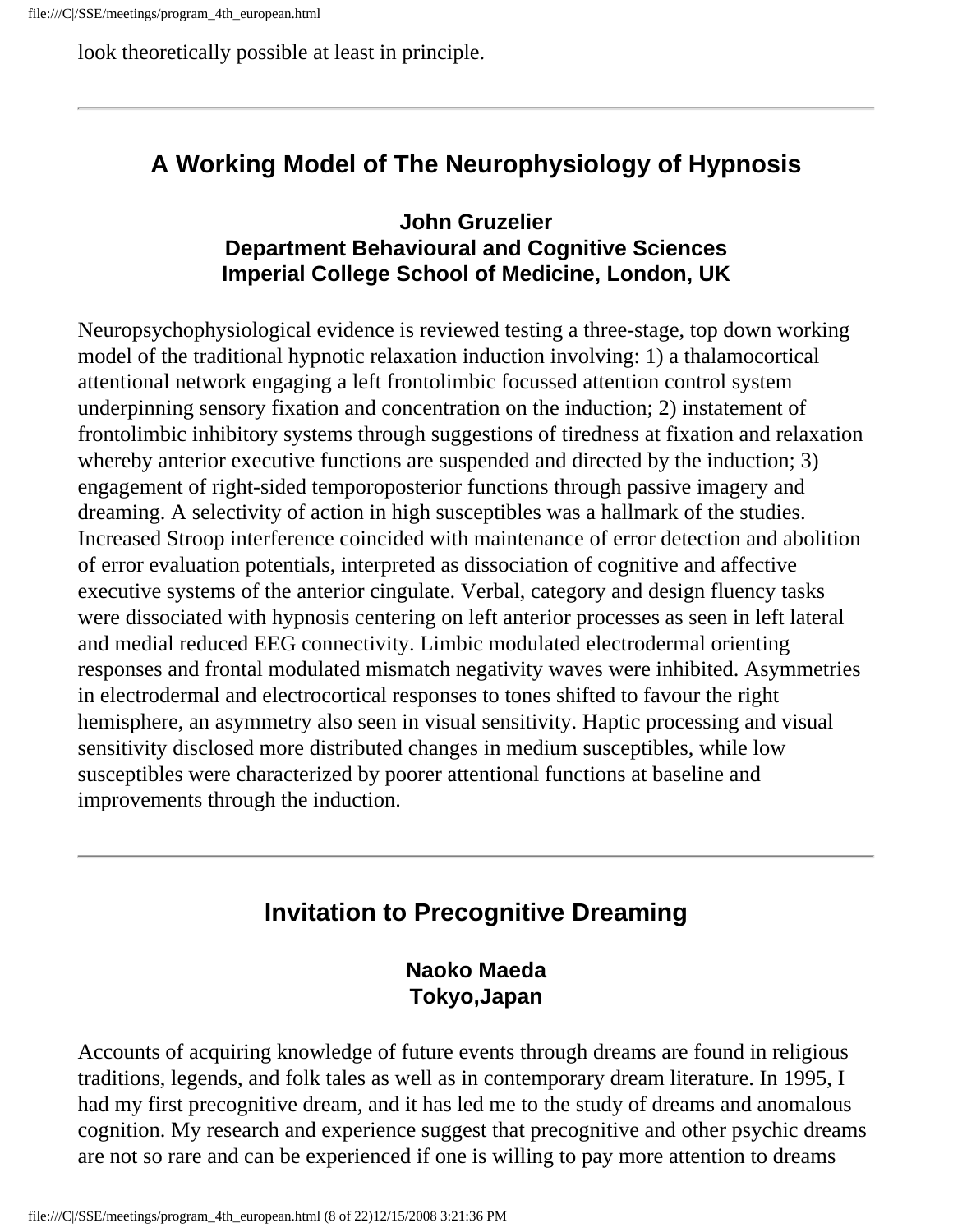and subsequent waking events. Although the frequency and clarity of precognitive dreams may not be great enough to convince the skeptic dreamer, identifying the signs and traces in a dream of a future waking experience will, in my opinion, provide a first step for "nonpsychic" individuals towards sensing a greater Universe not readily accessible through conventional human perception and available scientific instrumentation.

This paper will also outline my suggested instructions for inducing precognitive dreams. A comparison is made between precognitive dreams and remote perception.

## **Anomalous Effects During Richard Wagner's Operas**

#### **Dieter Vaitl Department of Clinical and Physiological Psychology University of Giessen, Giessen, Germany**

Music evokes strong and subtle emotions in man. This is especially true for Richard Wagner's operas which are composed in a sophisticated way (tonal associative network or the "magic of relations") that fits uniquely the duration and the pattern of human responding to emotional material, as has been shown in previous psycho-physiological recordings during his operas in the festival theater at Bayreuth. The annual Wagner festival can also be viewed as a group ritual at a "sacred site" since it constitutes a pilgrimage by devotees to the "Festspielhaus", a theater designed by the composer for optimal resonance with his work. The exploratory Field REG applications reported here were designed to learn more about the circumstances that favor anomalous deviations of a random event generator (REG), as described by the PEAR group in numerous scientific publications. In 1996, 1997, and 1998 data were taken with the Field REG during the first cycle of the following Wagner operas performed at the Bayreuth festival theater: "Fliegender Hollaender", "Tristan & Isolde", "Meistersinger von Nuernberg", "Rheingold", "Walkuere", "Siegfried", Goetterdaemmerung", and "Parsifal". The features of the first cycle that foster a quasi-experimental repeated measurement design are the identity of time and place, of conductors and singers, and last but not least, of the majority of listeners, who are Wagner experts rather than novices. The separate acts of the operas were designated as the temporal segments for the experiment. The results reveal a marginally significant effect for the operas in 1996 (Chi-square 13.70, 7 df, P-value 0.057) and 1997 (Chi-square 27.88, 19 df, P-value 0.086). In 1998 the outcome was Chi-square 19.91, 16 df, P-value 0.224. Because the trends are consistent, a formal analysis combining data for 1996, 1997, and 1998, shows a significant effect (Chi-square 61.5, 42 df) with P-value 0.026.

The Bayreuth datasets are compared with Field REG applications by members of the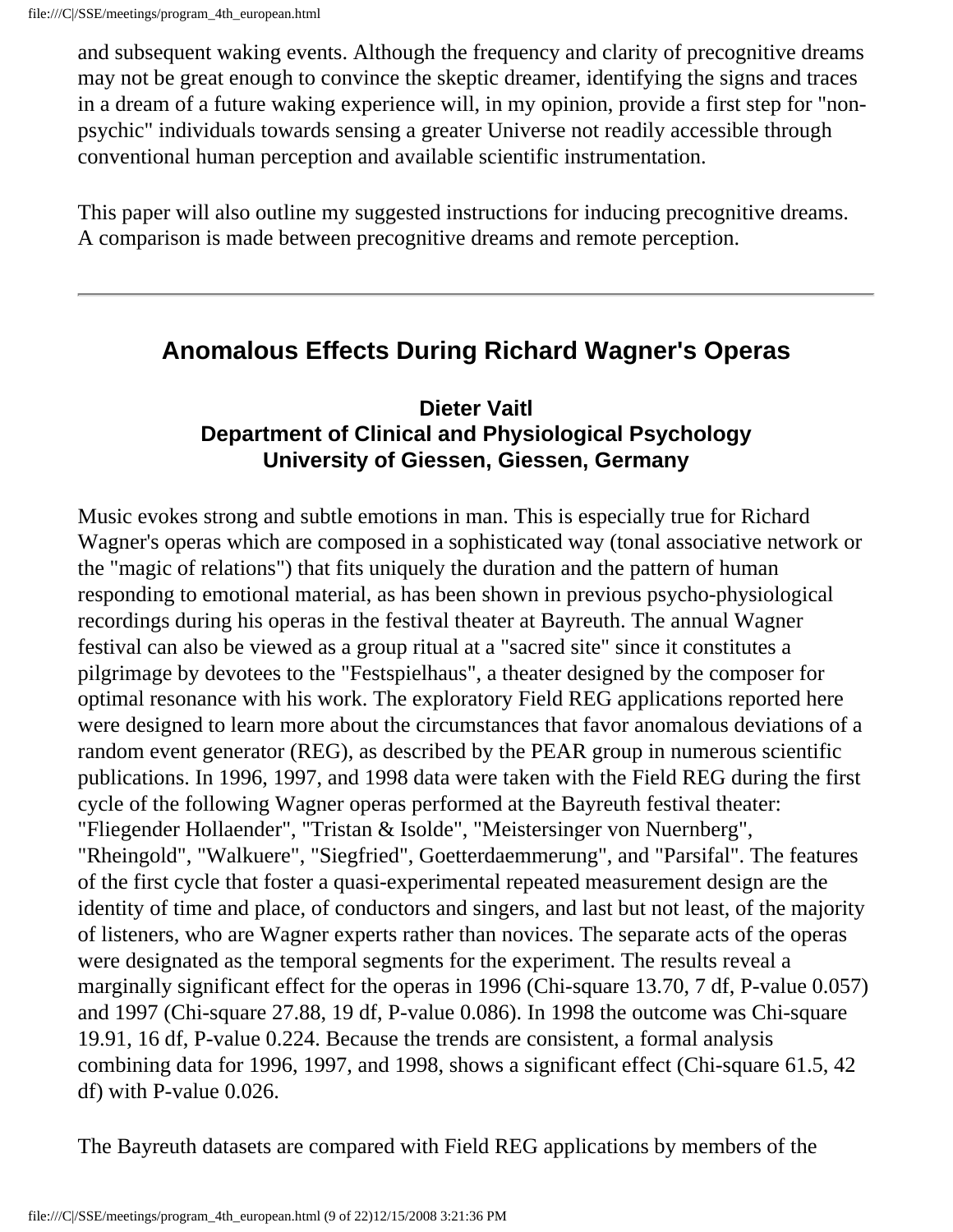PEAR group during eight other operas and shows in New York City: "Brigadoon", "Seven Deadly Sins", "Carmina Burana", "Haensel and Gretel", "I Puritani", "Faust", "Hoffmanns Erzaehlungen", and "Russalka", revealing a non-significant overall effect (Chi-square 16.063, 16 df) with P-value 0.653.

An act-wise inspection of the Bayreuth datasets with the largest contributions to the Field REG deviations reveal a common feature indicating that resonance phenomena (e.g. during choir parts) and highly emotion-arousing scenes might have played a role. Although it seems premature, at present, to delineate an explanatory model from these data or to infer meaning from the direction of deviations, the results suggest, in a pragmatic sense, that the repeated application of the Field REG methodology under nearly identical circumstances, such as in operas, will allow the collection of data which may reveal, in the near future, components involved in man/machine interaction.

# **Two Decades of PEAR**

#### **Robert G. Jahn and Brenda J. Dunne Princeton Engineering Anomalies Research Princeton University, Princeton, NJ, USA**

The Princeton Engineering Anomalies Research laboratory was established in 1979 to pursue critical study of the interaction of human consciousness with certain physical systems and processes related to contemporary information processing technologies, with particular attention to purported anomalies arising in such interactions. Over the ensuing twenty years, much empirical evidence has been accumulated and useful theoretical models have been posed that clarify the existence, character, scale, and salient correlates of these anomalous phenomena. Although the research methods employed have been rigorously scientific and the program agenda has remained focused solely on fundamental aspects, the laboratory staff has comprised an interdisciplinary ensemble of engineers, physicists, psychologists, and humanists, and broad collaborations have been maintained with other scholarly disciplines. While much remains to be learned, a number of essential features of this genre of consciousness-related physical anomalies can now be identified:

- 1. Anomalies in human/machine interactions can be objectively and replicably demonstrated using a broad range of simple devices that are driven by various random physical processes.
- 2. The primary evidence appears as shifts of the output distribution means of these devices from their chance expectations, in correlation with the pre-stated intentions of their human operators.
- 3. While the absolute scale of such effects is only of the order of a few parts in ten thousand, over the huge databases accumulated the departures from chance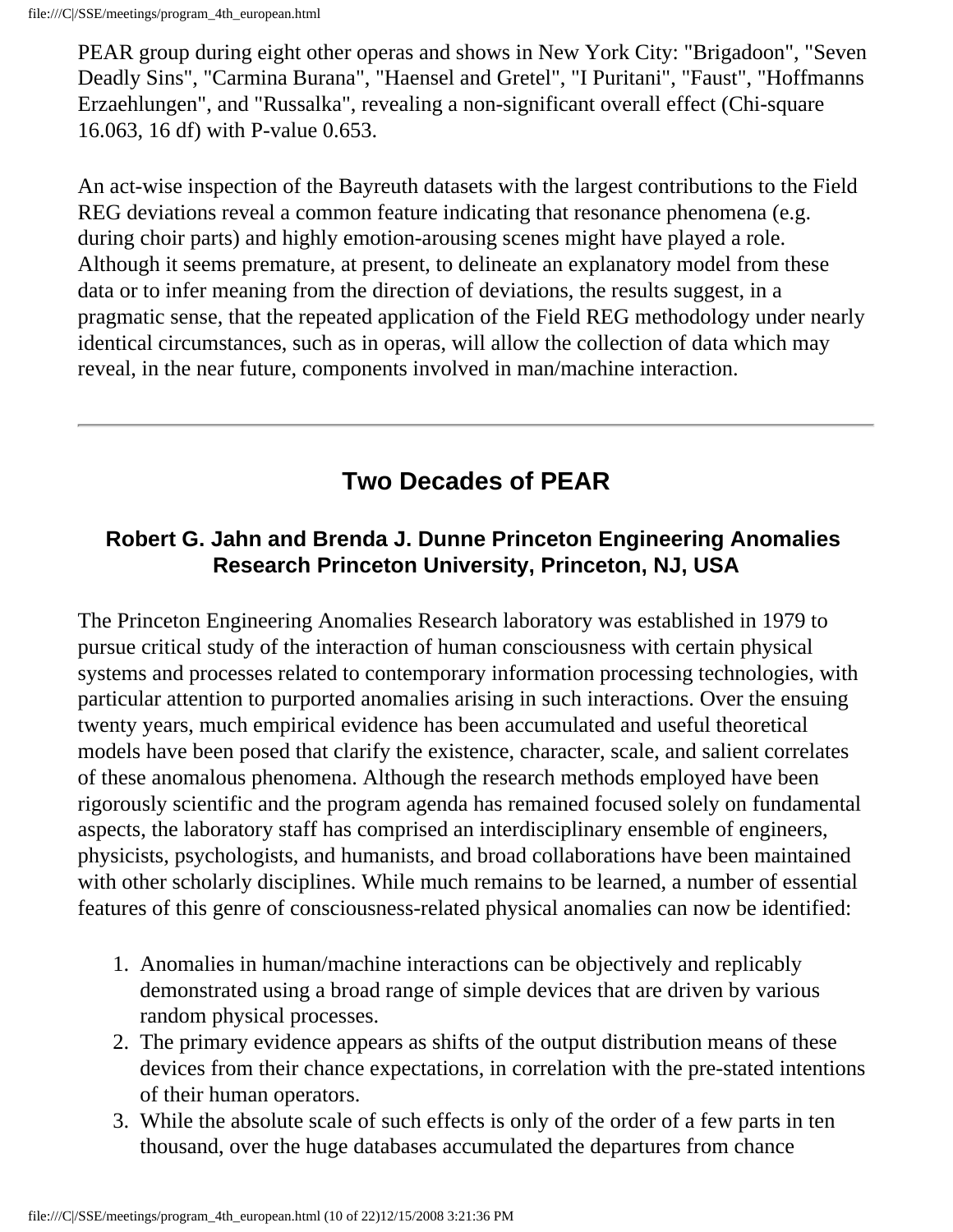expectation exceed seven sigma with a corresponding one-tailed chance probability below 10-12.

- 4. Many other structural details of the machines' output distributions, such as their sequential patterns, individual count populations, and particular operator signatures, also depart from chance expectations.
- 5. The scale and character of these effects are remarkably insensitive to such objective physical parameters as the type of device employed, the sample size or rate of data acquisition, or the spatial or temporal separation of the operator from the machine, provided that the physical sources are truly random. Pseudorandom or other deterministic sources show no consciousness-related anomalous behavior.
- 6. The more significant correlates are found to be more subjective in character, as manifested in the pre-stated operator intentions, operator gender, personality and strategy, serial position effects, and bonded-couple performances.
- 7. Both experimentally and theoretically, the role of resonance between the operator and the machine appears to be crucial.
- 8. The validity of the human/machine results is reinforced by a large body of remote perception data showing similar scales and character of anomalous behavior.

Given the primary importance of subjective parameters in the establishment of these objective physical anomalies, along with the demonstrated disrespect of the results for intervening distance and time, it follows that no simple transposition of established physical formalisms will suffice to model the phenomena. Rather a much more sweeping revision of the scientific paradigm to accommodate subjectivity in some disciplined form will be required. Better empirical and theoretical definition of this "Science of the Subjective" is a major goal of the PEAR program for the future, along with several educational enterprises, and a selected spectrum of technical applications.

# **The Fractal Character of Pk-Rng Data**

## **Fotini Pallikari Physics Department, Athens University, Athens, Greece**

&

#### **Emil Boller Institut fuer Grenzgebiete der Psychologie, Freiburg, Germany**

Time sequences of a wide range of natural phenomena present strong correlations which are maintained even if the distance between events becomes very long. This observation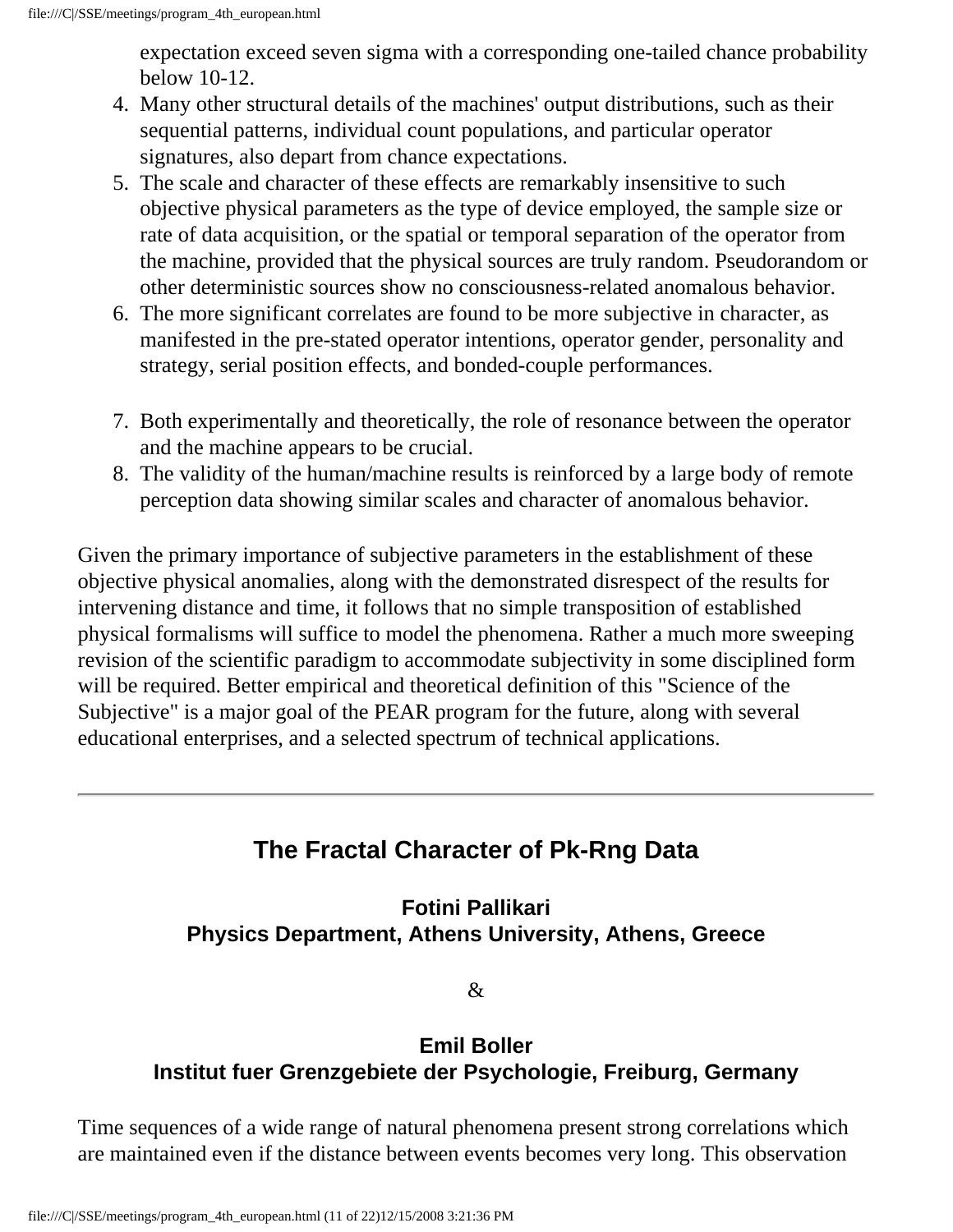was the result of a statistical analysis of natural phenomena introduced by H. E. Hurst about fifty years ago. Some twenty years later B. B. Mandelbrot described this behavior of natural phenomena by the model of fractional Brownian motion, (fBm). In this model the correlations were classified into two categories: those of persistent biases and those of antipersistent biases in the data. The cumulated deviations from the mean were shown in this way to possess a fractal character: the majority of natural phenomena behaved according to the persistent type of fBm.

In any successful PK-RNG experiment, according to the protocol adopted by the PEAR group at Princeton, the displayed cumulated deviation from the mean, exhibits that kind of persistence described by the fBm model. A project was funded by the IGPP Institute in Freiburg, Germany, to investigate the fractal nature of some sets of PK-RNG data, (a small part of a replication scheme of the PEAR experiments) under the Hurst analysis and the fBm model. The result of this analysis will be reported here.

There were 450,000 PK-RNG experimental data, 450,000 control data and 600,000 calibration data analyzed, in the form of numbers distributed about 100 with a standard deviation of about 7.07. The Hurst analysis was carried out on raw experimental, as well as reshuffled data. Additionally, the frequency distributions of sequence lengths of data, on the basis of which the reshuffling was done, were taken into account.

Irregularities and periodicities were found not only in most experimental data, but also in control and a small part of calibration data. An interpretation of the above findings will be attempted. To account for the result an alternative influence mind-machine model to that currently accepted, will be introduced.

# **Anomalous Aspects of Intuition**

#### **Dick Bierman University of Amsterdam, The Netherlands**

In cognitive psychology, intuitive decision processes are generally assumed to be driven by implicit knowledge and highly automatized search procedures. We have found evidence for a second, anomalous, process that may help people to make intuitive decisions.

In a number of double blind experiments we presented several pictures to subjects while measuring their electrodermal activity. The pictures are randomly selected from a pool of pictures with either calm or highly emotional content. The mean electrodermal activity preceding the emotional pictures is higher than the mean value preceding the calm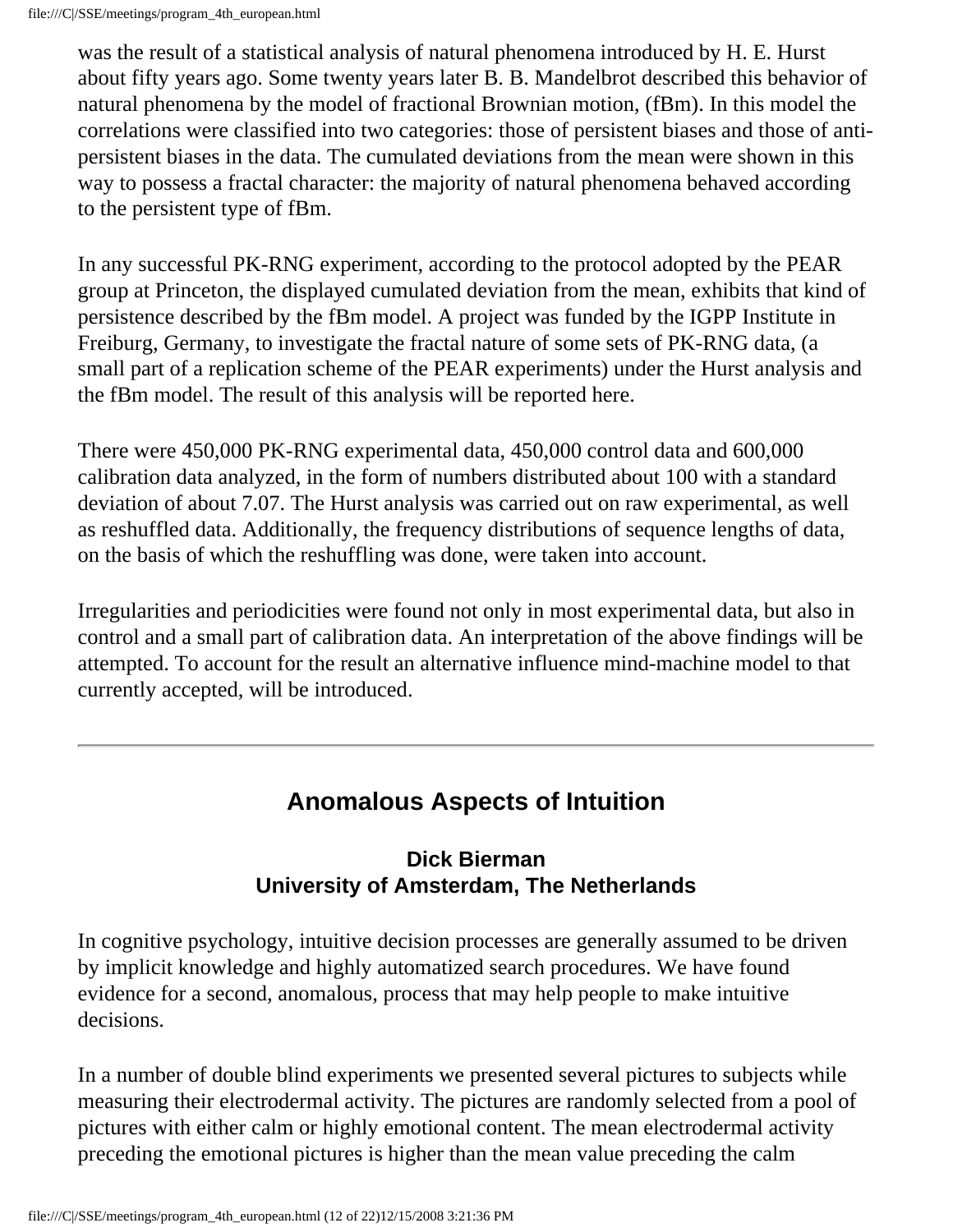pictures, leading us to the conclusion that subjects appear to have a pre-sentiment of the future stimulus.

This conclusion is strengthened by secondary effects such as systematic differences in the autonomic response preceding erotic and violent pictures.

There is suggestive evidence that no such pre-sentiment occurs when the subjects do not experience conscious emotions following presentation of the stimulus. This is in line with recent main stream research findings that emotional processes do play a crucial role in intuitive decision making.

The findings are only anomalous if one assumes that the asymmetry in time that we experience in daily life is fundamental. This is not necessarily required in physics. Therefore the current findings may also be interpreted as indications for the fundamental time-symmetry in physics and hence would force us to label normal, asymmetric time flow as anomalous and find an explanation for normal time flow rather than for the 'acausal' presentiment effect.

## **Anomalous Interpersonal Interactions: Intentionality and Psychophysiology**

#### **Deborah L. Delanoy University of Edinburgh, Scotland & Institut fur Grenzgebiete der Psychologie und Psychohygiene (IGPP), Germany**

"Anomalous interpersonal interactions" refers to situations where there appear to be exchanges between two (or more) individuals which defy the current scientific understanding of how such acts may occur. Apparent instances of extrasensory perception (ESP), where one individual seems to be gaining information from another person under conditions which would normally preclude such exchanges, are a commonly reported category of anomalous interpersonal interactions. There is a large body of experimental work which supports the reality of ESP, under conditions where one person (a sender or agent) is intentionally attempting to convey information to another, sensorially isolated person (a receiver). One feature of the majority of such ESP work is that the receiver must consciously gain this information and register it under controlled circumstances, e.g., the receiver makes a verbal response, a drawing or some form of conscious choice regarding what the agent is sending to them.

One area of anomalous interpersonal interactions research which does not require a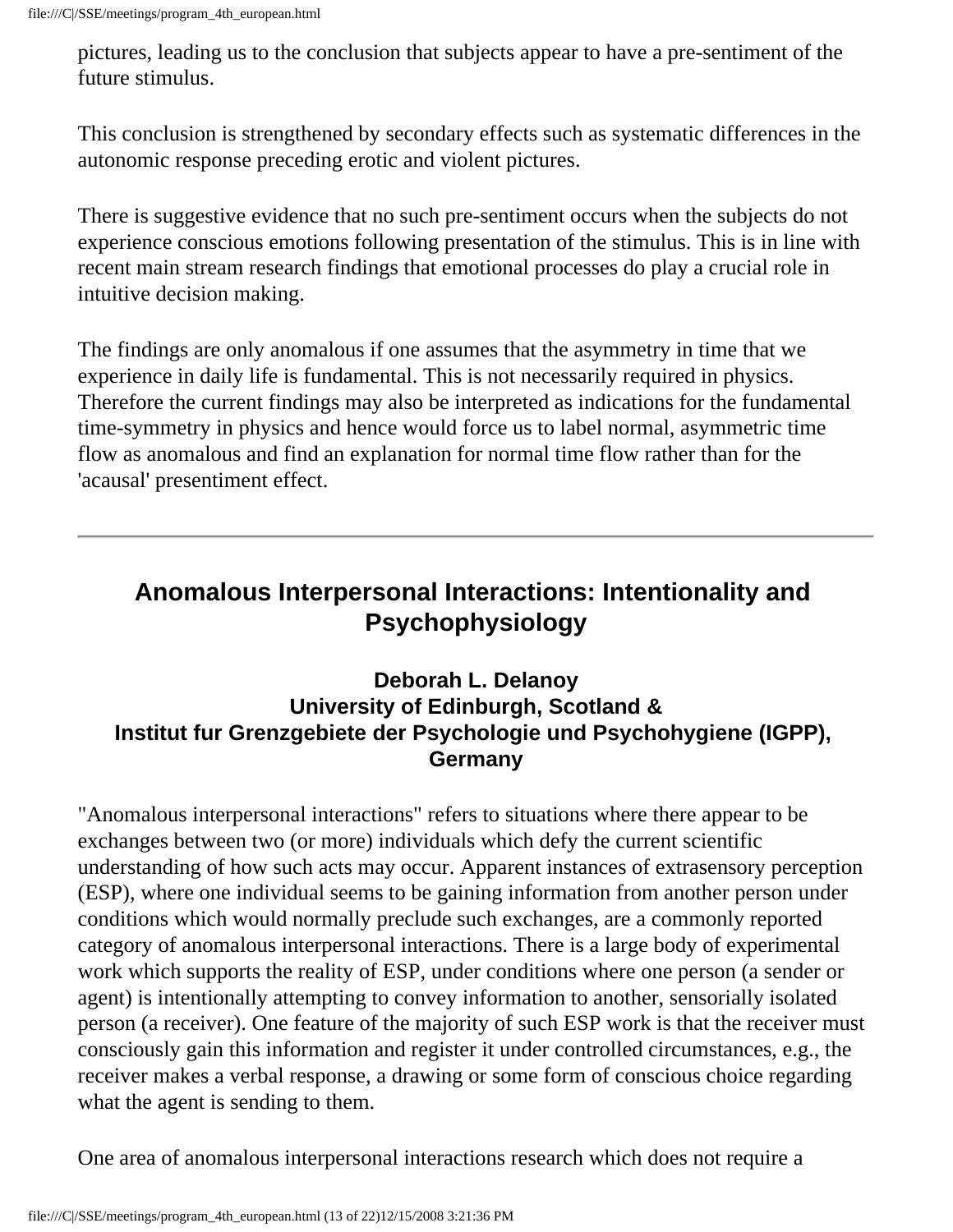conscious response on the part of the receiver is referred to as Direct Mental Interactions with Living Systems (DMILS). In DMILS research an agent attempts by means of mental intentionality to interact with a measured behavioral or psychophysiological response of the receiver, thereby circumventing the need for the receiver to cognitively process any information which may be coming from the agent. Professor William Braud and his colleagues at the Mind Science Foundation conducted a highly successful DMILS research program from the late 1970's to the early 1990's, which has set the standard for current DMILS work. This research, and more recent DMILS studies, have largely focused upon the responses of the receiver's electrodermal activity (EDA) to the remote intentions of the agent who is attempting to calm or activate EDA according to a random schedule.

A few parapsychological studies have examined whether anomalous interactions are better detected by autonomic psychophysiological responses or by conscious responses. For example, using DMILS procedures, Delanoy and Sah (1994) found that receivers were unable to consciously detect the remote agents' intentions, but that their EDA responses did so to a significant degree. This and similar studies suggest that psychophysiological responses are better detectors of an agent's intentionality than are conscious responses.

Currently DMILS research is becoming increasingly process-oriented. Recent successful DMILS studies from the University of Edinburgh and the IGPP have explored such issues as: the ability of the receiver to block the agent's intentions; the role of the relationship between the receiver and agent; the role of the agents' and receivers' self-rated volitional competence (i.e., their willpower) in DMILS situations; and exploration of psychophysiological measures other than EDA.

# **New Views of Hominization**

#### **Anne Dambricourt-Malassé National Museum of Natural History, Paris, France**

The origins of Homo sapiens are usually interpreted within the theoretical framework of neo-Darwinism, although the physical processes responsible for the cranio-facial architecture and the skeletal frame of primates are still unknown. The discovery in 1987 of an embryonic foundation for the mechanism inherent in cranial growth shows that the evolutionary process (in the physical sense) over a period of 60 million years is neither neo-Darwinist (random), nor chaotic (increasing unpredictability). The process recalls the dynamics of self-organizing systems but some conceptual difficulties arise during the transition between two embryonic growths. Homo Sapiens' adult architecture in its most sophisticated part shows that the base of the skull (from the bottom of the pharynx to the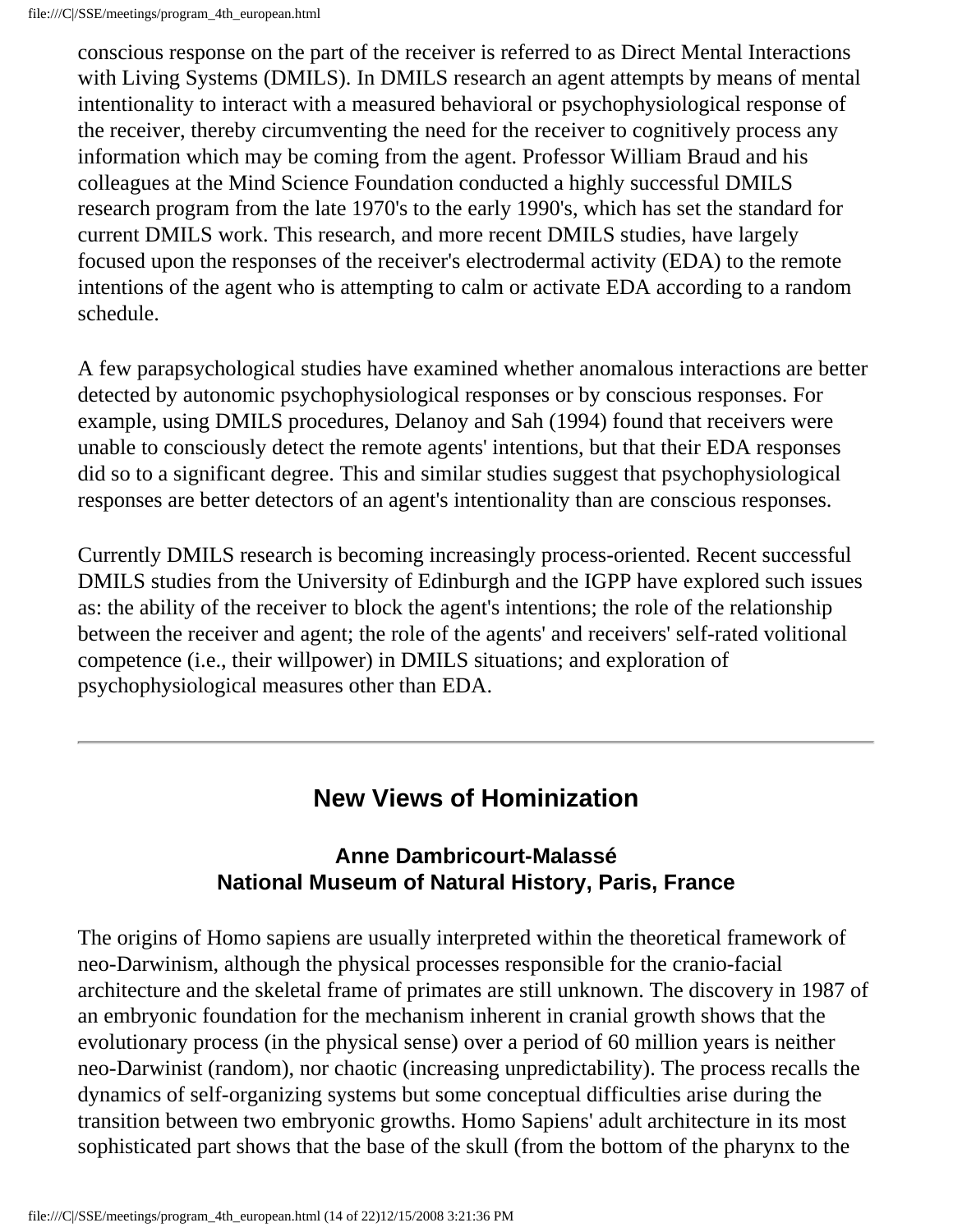face) results from an embryonic process that is observable between the 7th and the 8th week. Its deterministic character originates in neural growth, that is, a coiling of the embryonic brain that modifies the position in space of of the supporting tissues. During ontogenesis the angles change in synchronous fashion in the cranial space: the equations describing cranial growth are therefore deterministic. On the threshold of change, the new values depend on previous values. Thus the behavior of the deterministic equations remains deterministic. The system is therefore conservative and not dissipative. On the threshold of stability, the system relapses into the attractor instead of chaotically bifurcating into an unpredictable attractor. This phase space, visible only over long time lapse, has been named a harmonic attractor. Although the hypothesis of self-organizing systems seems a priori to fit nicely to the question, it fails to distinguish between chaotic (dissipative) and harmonic behavior (iterative, integrative). The latter raise some questions as for the level of reality that should be taken into consideration in order to: 1. Know the nature of the process (quantum physics, wave-particle duality) and, 2. Understand its stable behavior over a period of 60 million years.

## **Semantic Fields and Mental Processes**

#### **Christine Hardy Laboratoire de Recherche sur les Interactions Psychophysiques Morsang sur Orge, France**

Semantic Fields theory seeks to explain complex mental processes--such as creativity, free will, intuition and transpersonal phenomena--by viewing the mind as a network-system displaying dynamical properties. The theory is based on a merging of neural nets' capacity for learning, with dynamical systems' self-organization properties. The basic unit of the mind is the Semantic Constellation (SeCo), a network of linked elements ranging from high-level rational processes to low-level neural processes. The cognitive architecture is thus a transversal network-organization of SeCos within SeCos. A low-level connective dynamic, the spontaneous linkage process, creates chain-linkages between elements or SeCos. This induces divergence and bifurcations in the system, while SeCos, behaving as attractors, structure thought, trapping cognitive processes into weighted paths.

A complete cognitive theory, I believe, must also account for unmediated mind-world interactions. Unlike the cognitivist paradigm, that views all mental processes as purely internal operations, in the present theory mind and the world are both sets of complex, mutually influencing dynamical systems. I thus introduce two basic premises: (1) Both subjective and 'objective' reality are pervaded by a semantic dimension. The mind (the noo-field) is an organizing force that generates and influences external systems' eco-fields (their semantic organization); these, in turn, affect perception, hence noo-fields'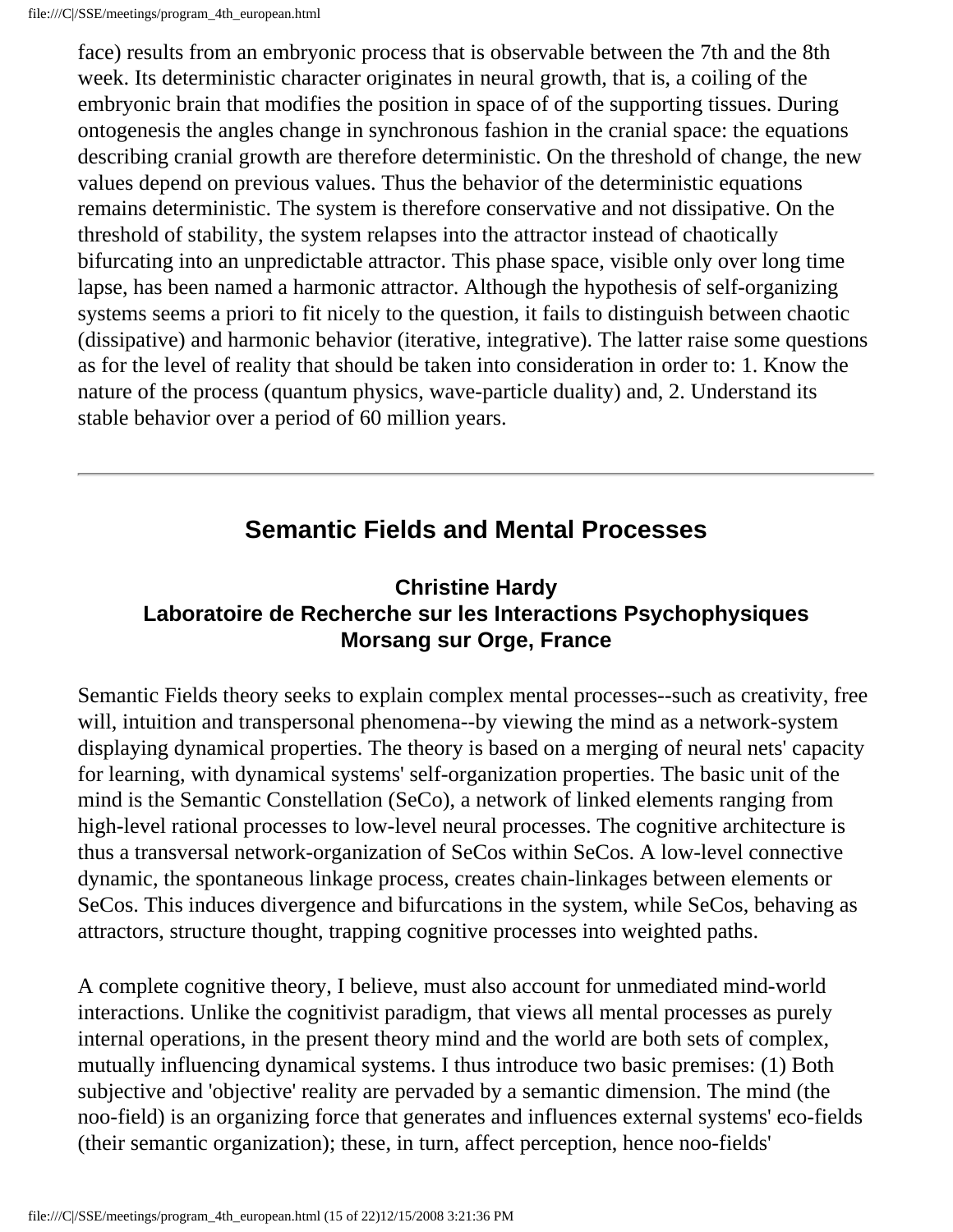file:///C|/SSE/meetings/program\_4th\_european.html

organization. (2) The semantic dimension is governed by parameters such as semantic proximity, recurrence and intensity, that are distinct from space-time parameters.

These premises constitute a framework for understanding psi phenomena. First, nonlocal interconnections between minds emerge from interface-SeCos--network-type links between individuals, based on semantic parameters; if reinforced, these SeCos act as bridges for telepathic or telempathic phenomena. Second, the co-creation of meaning within groups produces collective SeCos that link the concerned individuals and allow for nonlocal exchanges between them; an example of this is the occurrence of synchronous discoveries. Finally, insofar as the theory posits a constant interaction between mind and environment through the semantic dimension, matter is continuously organized by the semantic activities of persons' noo-fields. Macro-psychokinesis is thus an unusually strong manifestation of a more constant underlying dynamic. At a more subtle level, event probabilities are slightly but continuously modified by individuals' semantic configurations.

# **Scientific Orthodoxy and The Challenge of Revolutionary Ideas**

#### **David Lorimer The Scientific & Medical Network Gibliston Mill, Scotland**

Modern science is based on an unacknowledged metaphysic or paradigm consisting of frequently unquestioned assumptions: reductionism (methodological, epistemological and ontological), positivism, value neutrality and philosophical materialism. Definitions of reality, causality and the corresponding validity of explanations rest on such assumptions. These in turn are applied to assess evidence and the plausibility of new theories. The logical corollary of this process is scientism, the conviction that only material world is real and only physical causation is scientifically respectable. Where the anomalies of psi are concerned, scientism deems them a priori impossible: "it can't happen therefore -- it didn't". It hardly needs arguing that such an attitude is dogmatic and unscientific. It is nevertheless understandable when one considers science as a social community and career structure. The emerging science of consciousness, which includes psi research, needs to become more aware of its philosophical presuppositions and these in turn may need to be revised if good evidence suggests that a broader view is necessary. It also includes the subjectivity of the scientist in an unprecedented fashion and leads to an expanded view of the nature of the human being and life itself.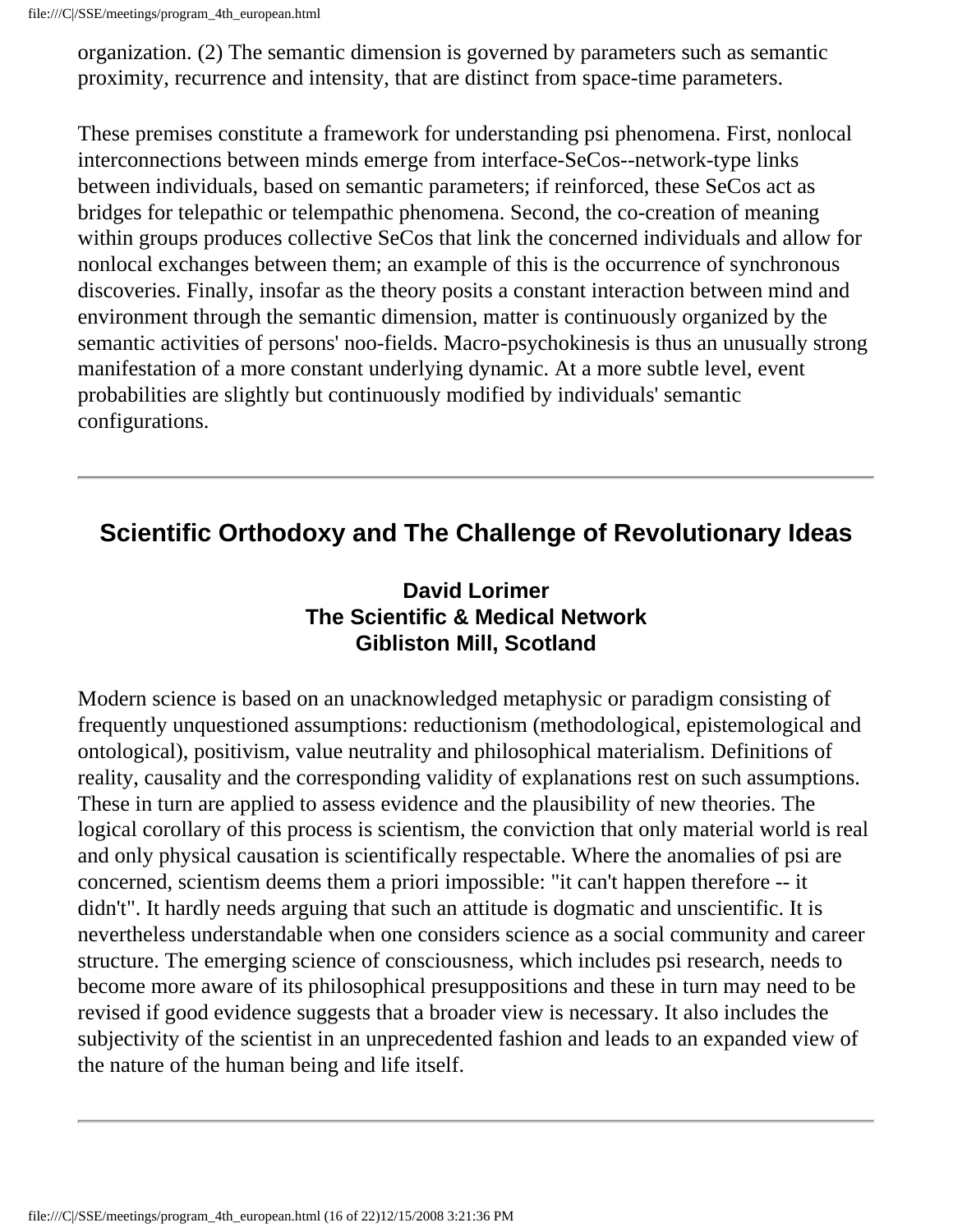## **Catalytic Signaling in Proteins: Ultimate Particles of Consciousness?**

#### **Ezio M. Insinna Bioelectronics Research Association Bussy Saint Georges, France**

Consciousness (CS) is a specific attribute of animate matter. In order to understand its emergence in humans, the author proposes to investigate its basic premises at the molecular level and in unicellular organisms. As a matter of fact, understanding of CS cannot occur without a thorough consideration of its evolutionary, corporeal premises (1). The author starts by showing how spontaneous intramolecular oscillations resulting from protein folding at the tridimensional (tertiary) level might be the basic factors responsible for the catalytic properties of membrane transport proteins. He then suggests that similar oscillations propagate in the form of "catalytic" signals along filamentous proteins such as microtubules (MT). These signals are capable of synchronizing dynamic processes in biological cells thus resulting in a coherent behavior of living matter. The author considers this spontaneous catalytic signaling as an until now unrecognized dynamic property in proteins. He thus recants his previous theories involving signal transmission via charge transfer i.e. via energetic processes (2). In fact, these catalytic properties cannot be explained in terms of energy-consuming interactions. Further, he analyzes the molecular mechanism involved in the phototactic behavior of the flagellate Protozoan alga Euglena gracilis. In the latter, experiments can evidence the existence and necessity for such a signaling occurring inside its flagellum. The catalytic signaling capabilities of microtubules (MT), the filamentous proteins constituting Euglena's flagellum, are responsible for the coherent (intelligent) behavior of this microscopic organism. Modulation of this signaling by internal and external factors might explain the primary sensitive capabilities of living organisms (their ultimate corporeal consciousness). Confirmation of their existence would thus allow a deeper understanding of the evolutionary pathway leading from primitive forms of proprioception and kinesthetics of the animate to higher forms of CS.

## **Sustainable Empirical Medicine within The European Union**

**Harald C. Gaier Director of Medical Research, The Hale Clinic London, United Kingdom**

Definitions: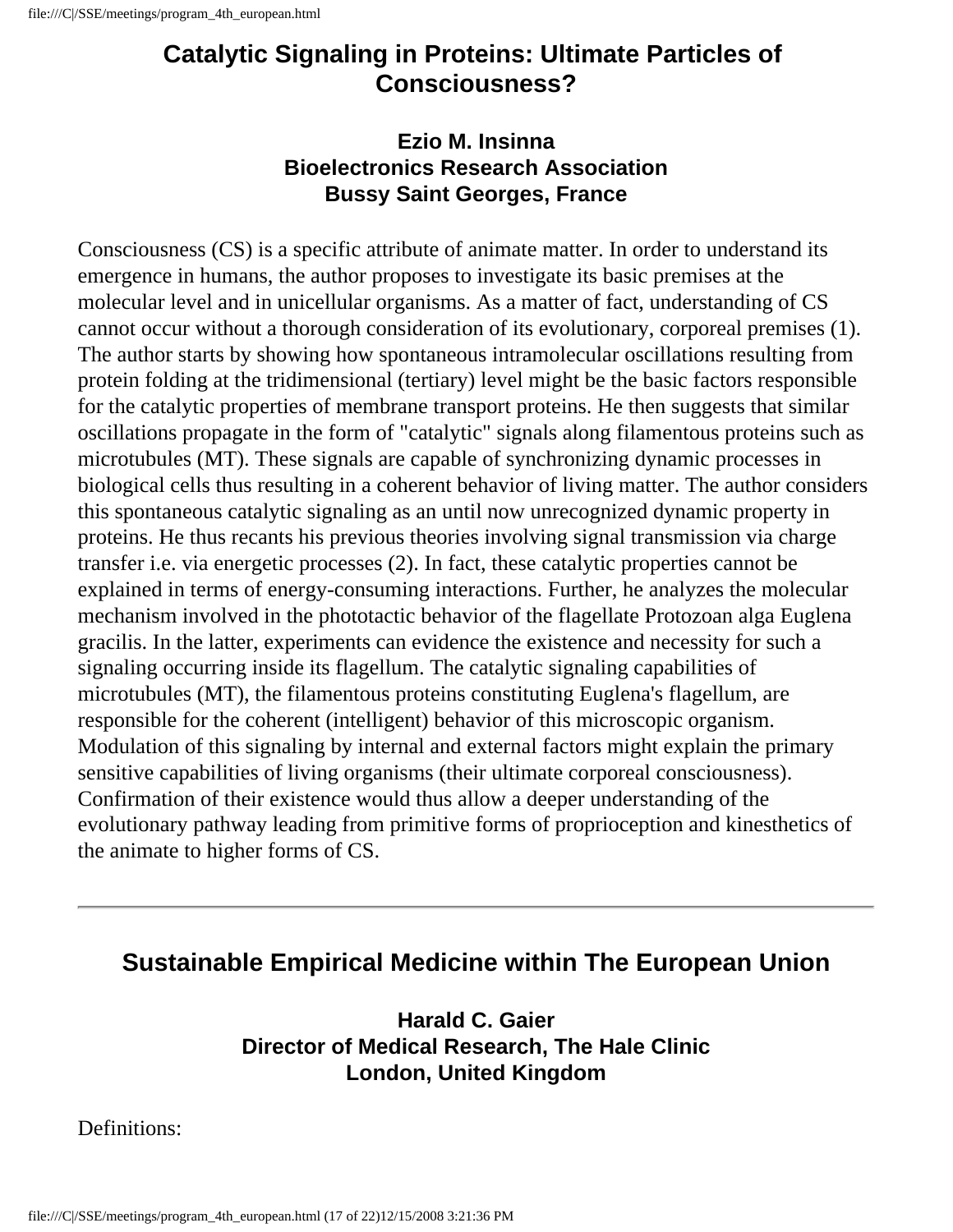[a] EMPIRICAL MEDICINE in this paper refers to the Empirical tradition in medicine. It relies on past experience as a guide to practice or to the therapeutic use of any skill or remedy; and it tries to avoid all extraneous speculation and abstract reasoning. Since its medical reasoning is based on experience, it flows from effects to causes, from practice to laws, etc. This process of "a posteriori" induction inevitably leads to the elevation of PROGNOSIS to the position of the primary determinant of therapeutics. Historically it has always occupied the probabilistic minority counter-position vis-a-vis the Rationalist tradition in medicine. By its adherents it is seen as scientific medicine.

[b] RATIONALIST MEDICINE in this paper refers to the Rationalist tradition in medicine. It derives its models for understanding disease and for determining therapy from systems, disciplines, sciences and paradigms outside of itself, even though these constantly change with time. Historically it has always represented the deterministic mainstream of Orthodox Medicine. Causal assumptions derived from elaborations in other sciences always become the "a priori" basis for the forming of the near-obligatory DIAGNOSIS of mainstream medicine; hence this deductive process, effectively, leads to the determining of its therapeutics. By its adherents this is seen as scientific medicine.

This paper attempts to show that the principal predetermining requirements for a sustainable long-term presence of Empirical Medicine within the EU are the following four:

- 1. Basic academic education in Empirical Medicine to become co-extensive with that offered for Rationalist Medicine.
- 2. To reduce disapprobation there needs to be a steadily increasing amount of evidence-based practice of Empirical Medicine, yet at the same time the noncurtailment of the freedom of innovation and experience-based developments that strongly characterize this form of medical practice needs to be assured.
- 3. The establishment of a statutory framework for full professional self-regulation with accountability to patients, the public, the scientific community, and to Governments is inescapable.
- 4. Real economic viability must be made a central objective for Empirical Medicine in order to compete with Rationalist Medicine which appears to be heading inexorably towards economic non-sustainability.

# **Magic of Signs: A Nonlocal Interpretation of Homoeopathy**

#### **Harald Walach University of Freiburg Freiburg, Germany**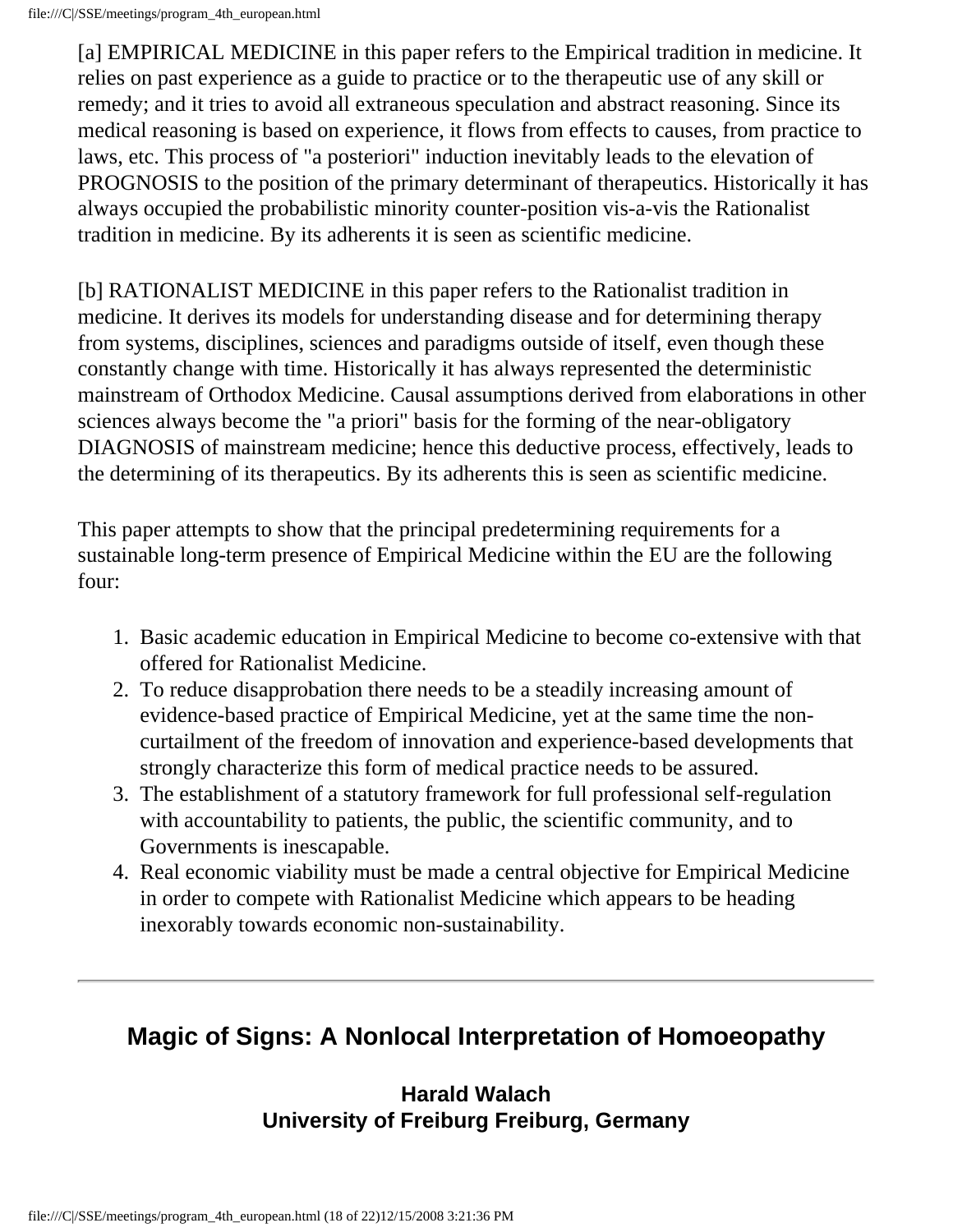At present there is no accepted theory of how homeopathy could work. Some models exist, but they are altogether local in their interpretation of homeopathy. That is, they presuppose a kind of subtle carrier of structure -- water-clusters, changes in O-H-bridges, electromagnetic radiation -- which acts locally in a subtle causal chain. The difference from orthodox pharmacological models is only one of degrees. Instead of molecule-cell interaction, causal models of homeopathy propose an information-carrier-bodyinteraction, which nonetheless is causal and local. The purpose of this presentation is to present an alternative model, which is acausal and nonlocal, based on the general idea of synchronicity published by C.G. Jung in 1952, and to back it up by recent evidence from quantum mechanics.

There is some evidence which speaks against a causal and local interpretation of homeopathy: Some well conducted recent trials have failed to demonstrate superiority of homeopathy over placebo. Homeopathic remedy conditions generally produce symptoms thought specific for the remedy, also in placebo conditions. A large field experiment is examining the remedy Causticum. Practically no manufacturer produces the original Causticum but something else; yet it usually works well when administered in clinical practice according to homeopathic principles.

In a newly developed model, it is proposed to view homeopathic effects as nonlocal events, which are more akin to synchronistic, acausal effects than to causal ones. Jung's idea of synchronicity entails a nexus of meaning between causally non-related events. We know that quantum mechanics has demonstrated nature to be nonlocal on a very profound endo-level. Usually this nonlocality does not show on the exo-level of experimental observations, unless specific precautions are being taken. It could be the case, however, that under specific preconditions a generalization of Bell's theorem holds, which makes EPR-like entanglement plausible, irrespective of the size of the system involved.

## **UFO Declassification: The Spanish Model**

#### **Vicente-Juan Ballester Olmos Fundacion Anomalia, Valencia, Spain**

During the period from 1992 to 1998, all UFO records owned by the Spanish Air Force which had been withheld from public consultation were declassified. Documents formerly classified as secret are now part of the public domain: 83 files containing 2000 pages of text are available, which describe 122 different UFO events that occurred in the period 1962-1995.

The author's intervention proved instrumental in the generation of this historical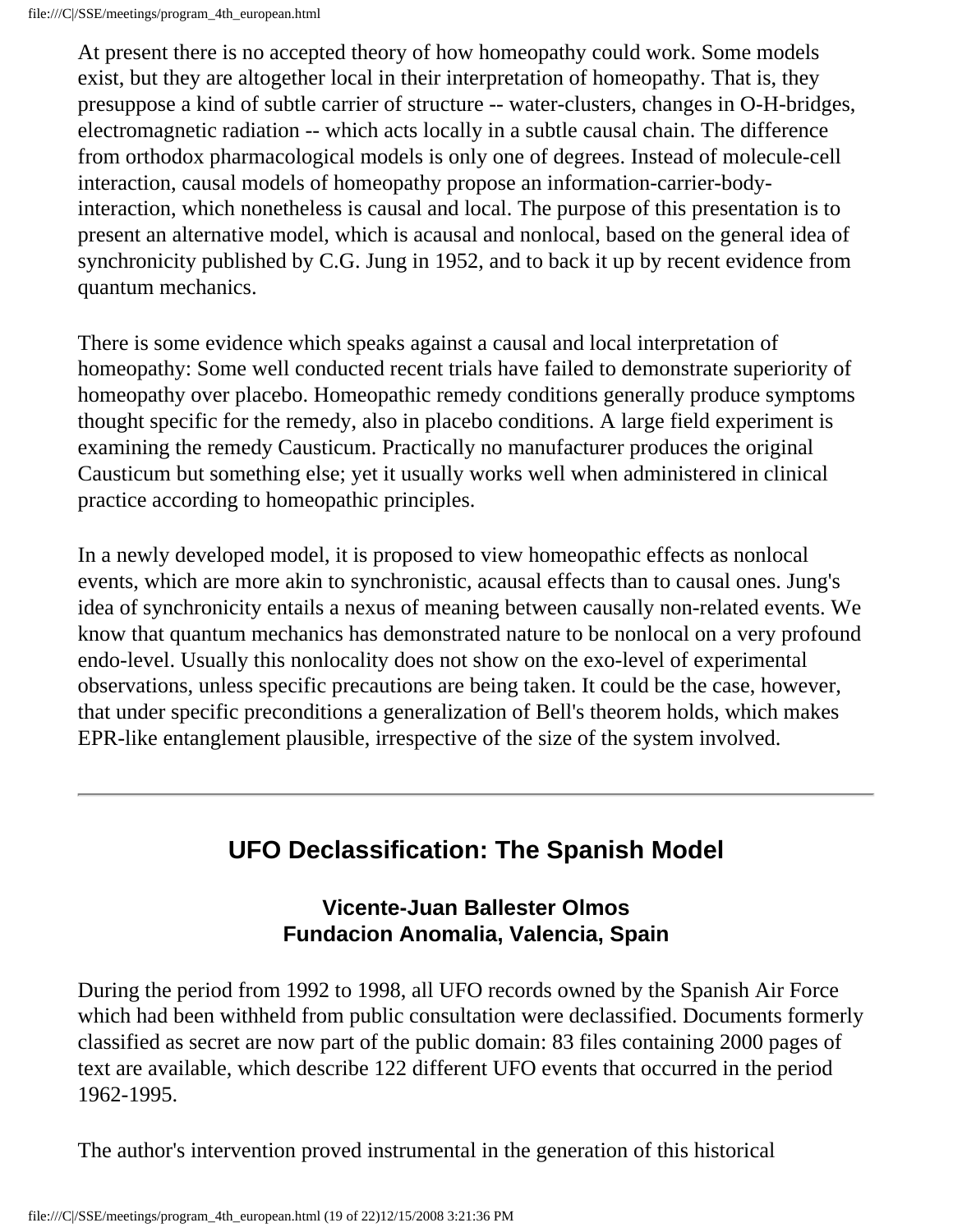declassification process. A collaboration with the intelligence unit in charge allowed the author to stay close to the development of the process. From this unique position, I was able to (a) confirm that the full contents of the archives were released, (b) accelerate the speed of file processing at various times, (c) achieve the liberation of several confidential papers and protocols related to past military handling of UFO information, and (d) arrange that the Air Force conduct a search for missing UFO data. The latter occurred on three different occasions, giving rise to an improvement in the quantity and quality of the files. After a background introduction, the main highlight dates in the official UFO declassification process are reviewed, and the major achievements from the civilian cooperation are discussed. A basic statistical overview of released UFO sightings is presented.

# **The Anomaly Foundation: A Novel Initiative for UFO Research**

#### **Vincente-Juan Ballester Olmos Fundacion Anomalia, Valencia, Spain**

In January 1997, long-time Spanish UFO researchers associated with the respected journal Cuadernos de Ufologia (Ufology Papers) received approval from the Ministry of Education and Culture for their common UFO project: Fundacion Anomalia (Anomaly Foundation).

This is a not-for-profit organization for scientific scrutiny of UFO phenomena and related anomalies. No special hypotheses are supported; the scientific method, logic, common sense, rationality, and critical analysis are applied to UFO observations.

The Foundation sponsors grants and scholarships for research, and publishes technical reports and books as well as the foundation's journal, CdU. In addition, the Foundation manages and preserves archives, organizes symposia, and seeks to stimulate UFO study in the academic environment. All support comes from private donations by individuals and companies.

# **Anomalies in Radioactive Decay Rates and Temperature Measurements Inside A Modified Faraday Cage**

**V. Milian, R. Ranchis, G. Verdu, J.L. Munoz-Cobo, G. Baeza, P. Kot Chemical and Nuclear Engineering Department Polytechnic University of Valencia**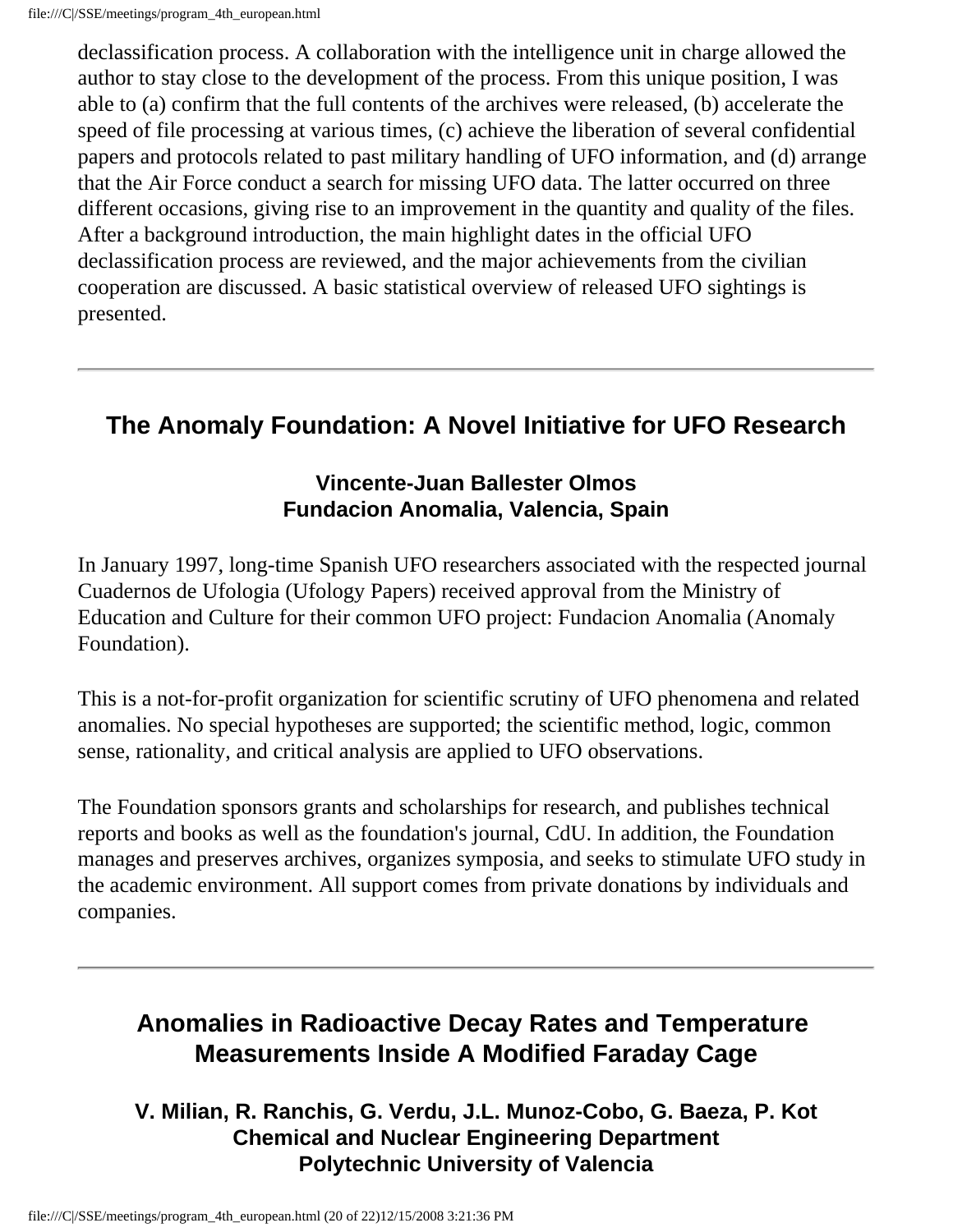## **Valencia, Spain**

Wilhelm Reich developed a special enclosure, similar to a Faraday cage, which was capable of causing anomalies in response patterns of devices such as mercury thermometers and Geiger-Mueller (GM) counters. He concluded that vacuum was pervaded by an energy which could be concentrated by the cage. This energy could be altered with radioactive materials. We have also found anomalies in radioactive decay rates and temperature measurements taken inside a similar cage.

Four platinum electronic sensors (Pt-100), covered with different materials, yielded the same temperature readings outside the cage. But when placed together inside the cage, and after adding a small radioactive source, a difference in readings slowly appeared between them to a maximum of 1 degree C, therefore showing a change in their resistivity. The difference vanished slowly after removing the source. This was repeated three times. We also used two GM counters, GM1 and GM2, the applied tension to the tubes being 600 V. Two radioactive sources, namely Ra-226 (inside GM1) and Cs-137 (inside GM2), showed simultaneous decrease in cps of 1.2%, i.e.,  $c1 = 0.44$  cps for radium and  $c2 = 3.35$  cps for cesium when placed inside the cage. Everything happened as if the applied tension had dropped by 30 V. This cannot be explained by the lowering of background counts caused by the metallic shielding of the enclosure walls. This phenomenon took place slowly.

Later, an additional unshielded uranium source was placed inside the enclosure for several days. After removing this last source, cps readings were different, as previously stated. They exceeded 0.7% in the case of radium, and 0.2% for cesium, compared with the values which were reached, slowly, many days later. This was repeated twice, yielding the same results.

The common factor which could justify the observed anomalies is the fluctuation in electrical fields involved in this processes.

# **The Interconnectedness of Mind**

#### **Peter Fenwick Institute of Psychology, de Crespigny Park, England**

Approximately 30% of the population has weak mystical experiences, and 10% have deep experiences when they see and feel a transcendent reality. This transcendent view reveals a world which is highly interconnected.

Frequently it is described as "order passing to order, complete and whole". It is not